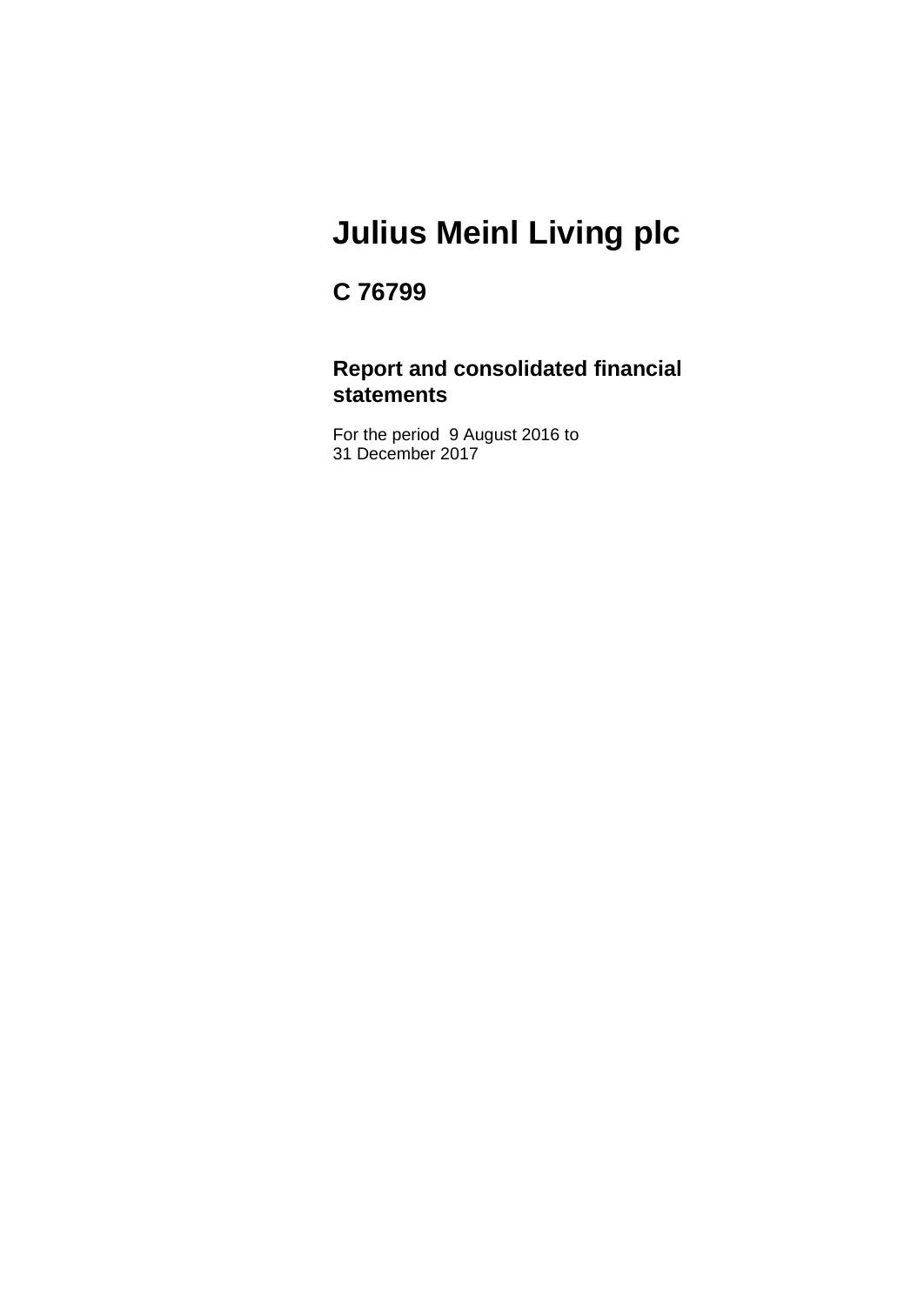### **Contents**

| Directors, officer and other information             | 1         |
|------------------------------------------------------|-----------|
| Directors' report                                    | $2 - 4$   |
| <b>Statement of directors' responsibilities</b>      | 5         |
| Consolidated statement of total comprehensive income | 6         |
| <b>Consolidated statement of financial position</b>  | $7 - 8$   |
| Consolidated statement of changes in equity          | 9         |
| <b>Consolidated statement of cash flows</b>          | 10        |
| Notes to the consolidated financial statements       | $11 - 31$ |
| Independent auditor's report                         | $32 - 34$ |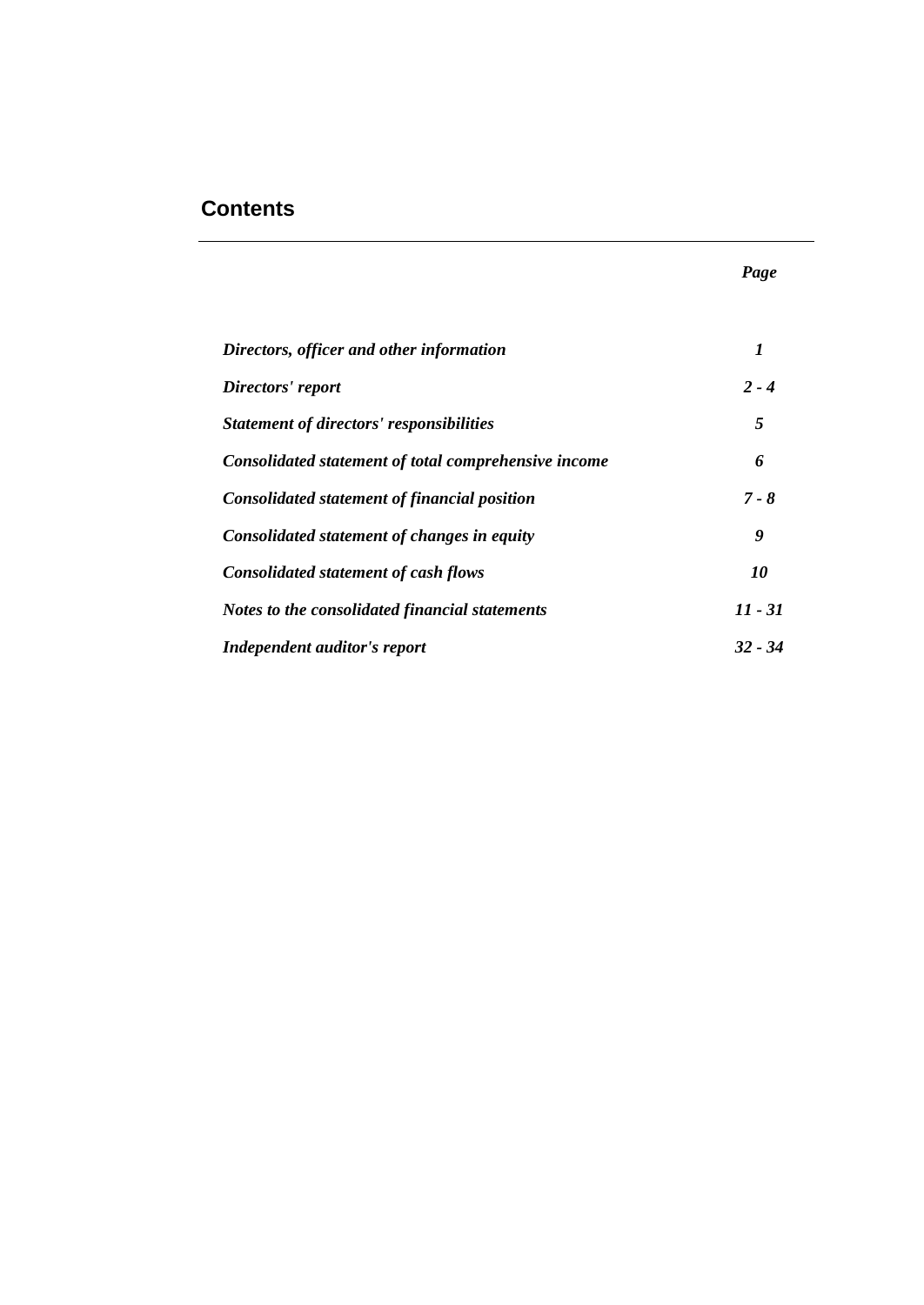### **Directors, officer and other information**

| Directors:                      | <b>Edward Camilleri</b><br><b>Edward Carbone</b><br>Bogdan Dancau (resigned 31 October 2017)<br>Nicholas Hill<br>Peter Weinzierl                |
|---------------------------------|-------------------------------------------------------------------------------------------------------------------------------------------------|
| Secretary:                      | Michael Scicluna                                                                                                                                |
| Registered office:              | Office 16<br><b>Verdala Business Centre</b><br>Level 1<br><b>LM</b> Complex<br><b>Brewery Street</b><br>Mriehel<br>Birkirkara BKR 3000<br>Malta |
| Country of<br>incorporation:    | Malta                                                                                                                                           |
| Company registration<br>number: | C 76799                                                                                                                                         |
| Auditor:                        | <b>Grant Thornton</b><br>Fort Business Centre<br>Mriehel Bypass<br>Birkirkara BKR 3000<br>Malta                                                 |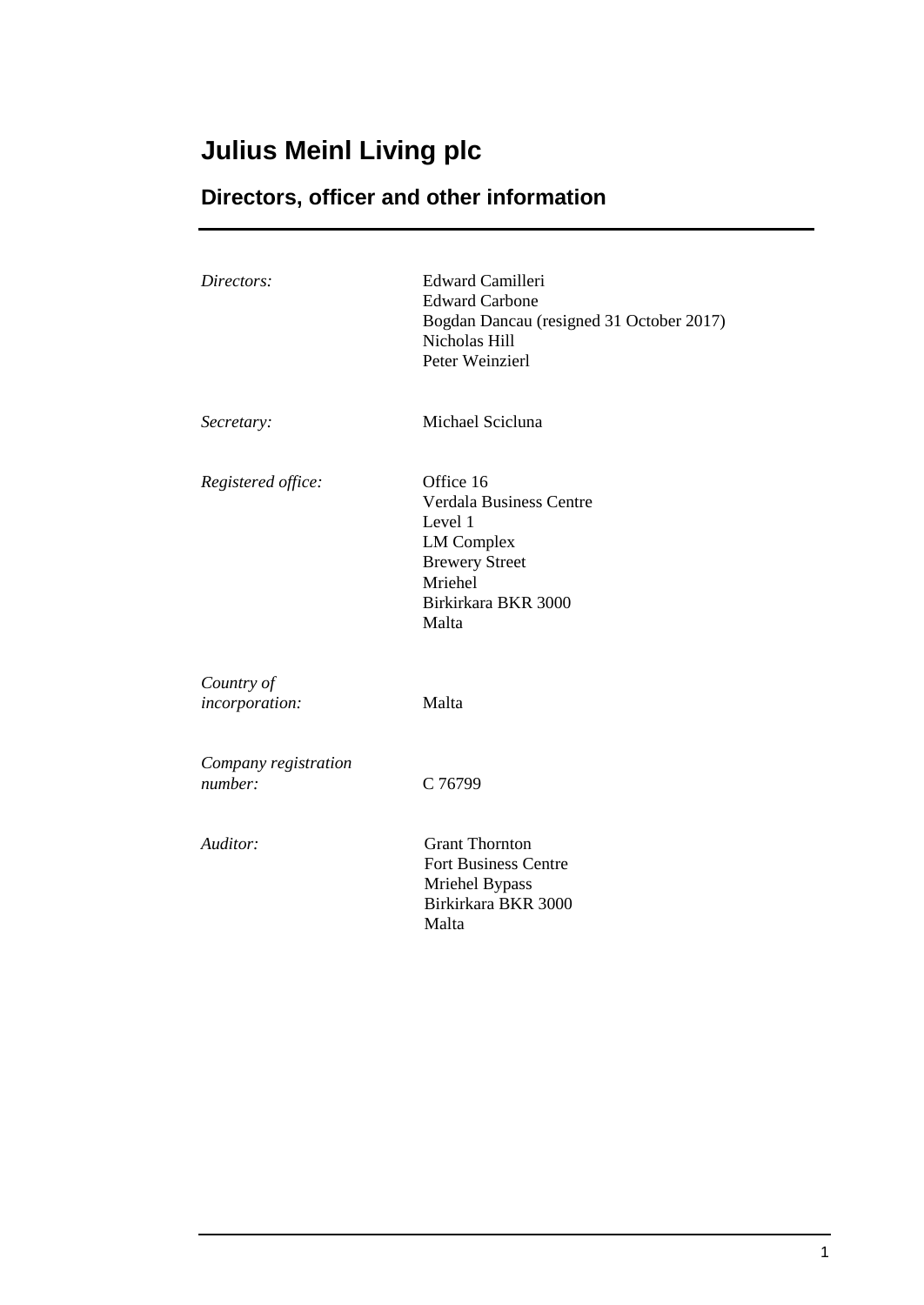### **Directors' report**

Period ended 31 December 2017

The directors present their report and the audited consolidated financial statements of Julius Meinl Living plc ("the Company") and its subsidiaries (the "Group") for the period ended 31 December 2017.

### **Incorporation and principal activities**

The company was incorporated on 9 August 2016 and these consolidated financial statements cover the period from inception to 31 December 2017.

The principal activity of the Group is to invest in residential real estate in Central and Eastern Europe. During the period ended 31 December 2017, the Company, through its fully owned subsidiary Julius Meinl Living Holdings Ltd, purchased its first investment by acquiring 100% in Moravský Bytový Fond s.r.o, a Czech entity, owner of 284 residential units (including 10 garages), rented to individuals.

### **Performance review**

During the period under review, the Group registered a profit after tax of  $\epsilon$ 1,686,859 arising primarily from rental income and an increase in the fair value of investment property.

The shareholders' funds at the end of the reporting period amounted to  $\epsilon$ 11,698,510

### **Result and dividends**

The result for the period ended 31 December 2017 is shown in the consolidated statement of total comprehensive income on page 6.

No dividend is being recommended.

### **Future business developments**

In 2017 management undertook an evaluation of the opportunities in the "living" real estate space outside its core market in the wider European region. Following this review the board decided to re-focus the Company's thrust on the serviced residences sector. It therefore took a decision in the second half of 2017 to exit from the existing residential portfolio which it had acquired in 2016.

Going forward, the Company, by itself and through its subsidiaries, will invest in and intends to become a major developer, owner and operator in the serviced residences sector.

Serviced residences are also referred to as aparthotels, extended stays, serviced apartments or all-suite hotels and constitute an established alternative to classical hotels. The growth of this subsegment of the hospitality industry has taken off mainly in the United States several years ago and has since made its showings in certain parts of Western Europe, Asia and Australia. Typically leased for periods from a few days to several months, serviced residences represent a mix between traditional hotel accommodation and residential housing; they seek to combine the advantages of a hotel, mainly central location and comfort, with those of an apartment, such as larger space, own kitchen and a work area. They are particularly well suited for corporate travellers,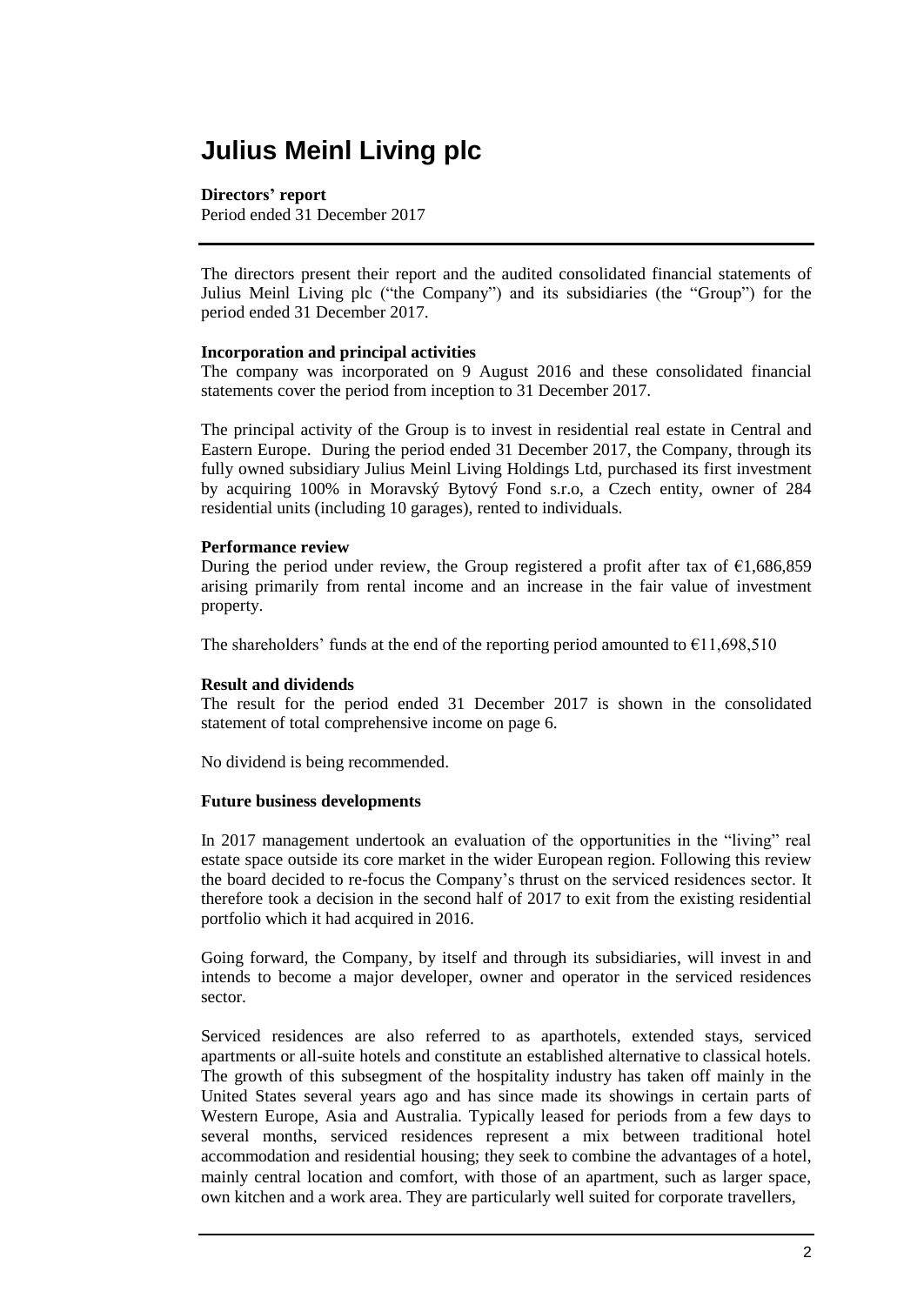#### **Directors' report**

Period ended 31 December 2017

for whom they present a compelling alternative to hotels, particularly if they have to remain in a location for a job assignment for several weeks.

The Group aims to be one of the first movers in the serviced residences sector in the CEE, SEE and the wider European region by rolling out its concept across the capital cities of the region. It intends to introduce a new standard to the market which sharply contrasts with many of the lower quality offerings in this segment in the target markets.

The Group has identified its first project for serviced residences in Prague, Czech Republic, and has mandated a feasibility study. This report confirmed that there is a high demand for high quality serviced residences in Prague, and similarly in other major or capital cities in particular in the CEE region.

In addition, the Group plans to undertake inhouse certain ancillary activities in the area of property development and property management. These activities shall serve primarily the development of projects of the Company and its subsidiaries, but may also be deployed for projects owned by third party entities against adequate service fee income. A current example is the prestigious Grand Hotel Europa in Prague, which is currently under development and is planned to become a "W", the luxury lifestyle hotel chain owned by Marriott International.

The directors consider that the Group is able to fund its existing commitments.

#### **Post-balance sheet events**

The Company's investment held in Moravský Bytový Fond s.r.o was sold to a third party on 29 March 2018. During 2018 the Group purchased two subsidiaries: PPH Nove Mesto s.r.o. and Prague Prime Homes Management s.r.o. (after acquisition renamed to Julius Meinl Prime Homes s.r.o.)

#### **Directors**

The directors who served during the period were:

Edward Camilleri Edward Carbone Bogdan Dancau (resigned 31 October 2017) Nicholas Hill Peter Weinzierl

In accordance with the Company's articles of association, the present directors are to remain in office.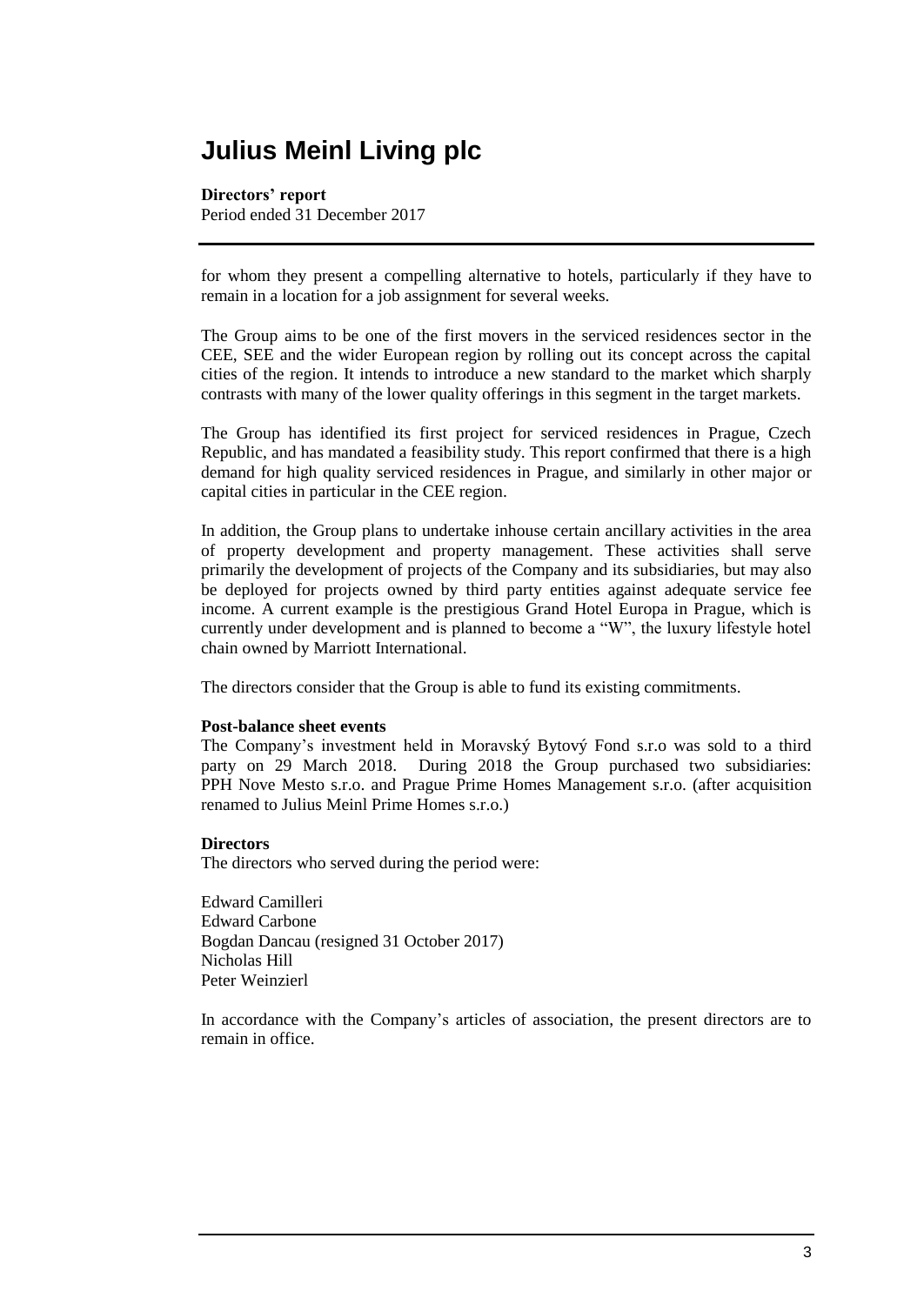### **Directors' report**

Period ended 31 December 2017

### **Auditor**

A resolution to reappoint Grant Thornton as auditor of the Company will be proposed at the forthcoming Annual General Meeting.

**Approved by the directors and signed on 25 February 2019 by:**

*Edward Camilleri Peter Weinzierl Director Director*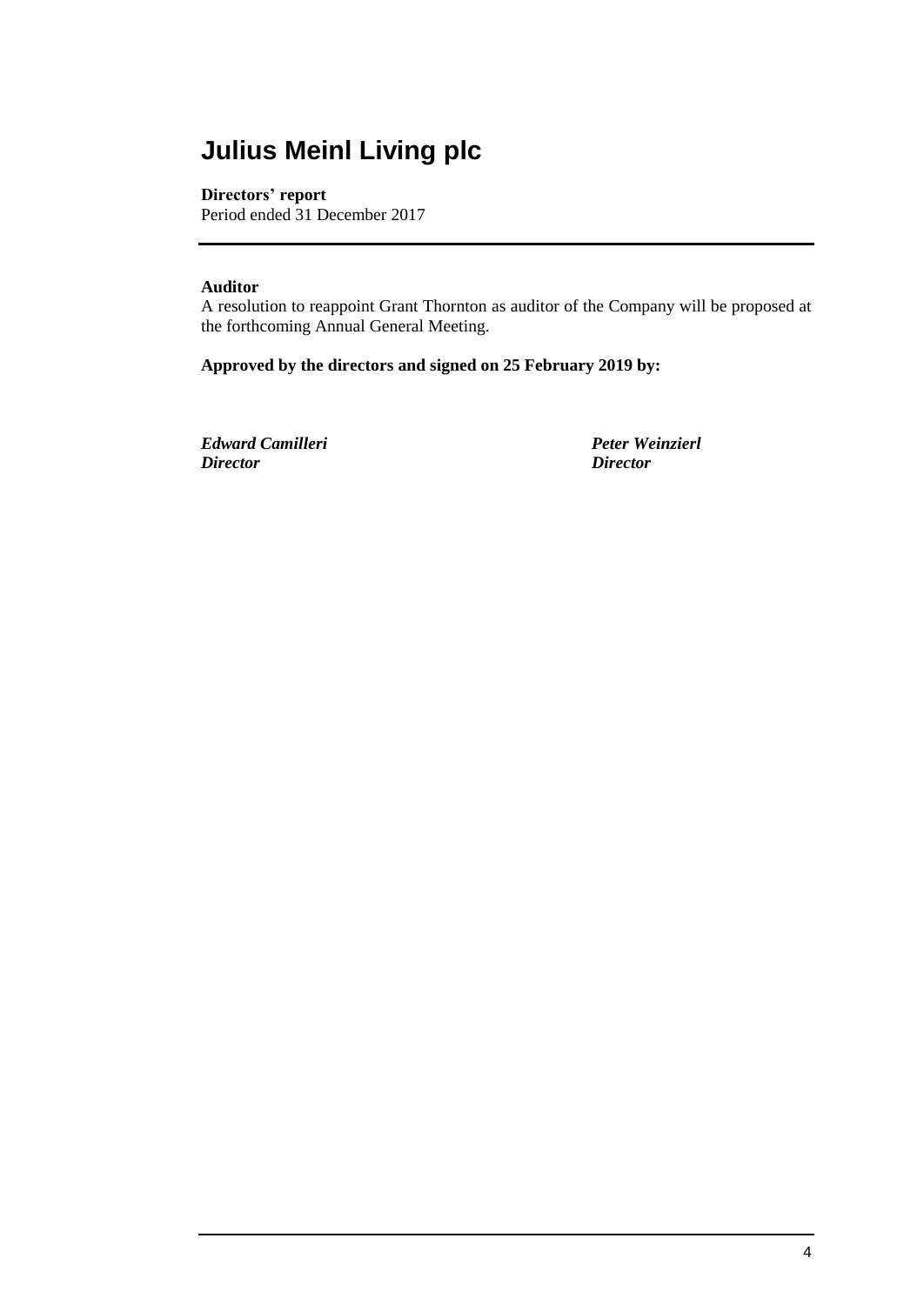### **Statement of directors' responsibilities**

The directors are required by the Companies Act (Cap. 386) to prepare financial statements in accordance with International Financial Reporting Standards as adopted by the EU which give a true and fair view of the state of affairs of the Group at the end of each financial year and of the profit or loss of the Group for the year then ended. In preparing the financial statements, the directors are required to:

- select suitable accounting policies and apply them consistently;
- account for income and charges relating to the accounting period on an accruals basis;
- value separately the components of asset and liability items;
- make judgements and estimates that are reasonable; and
- prepare the financial statements on a going concern basis, unless it is inappropriate to presume that the Group will continue in business as a going concern.

The directors are responsible for ensuring that proper accounting records are kept which disclose with reasonable accuracy at any time the financial position of the Group and which enable the directors to ensure that the financial statements comply with the Companies Act (Cap. 386). This responsibility includes designing, implementing and maintaining such internal control as the directors determine is necessary to enable the preparation of financial statements that are free from material misstatement, whether due to fraud or error. The directors are also responsible for safeguarding the assets of the Group, and hence for taking reasonable steps for the prevention and detection of fraud and other irregularities.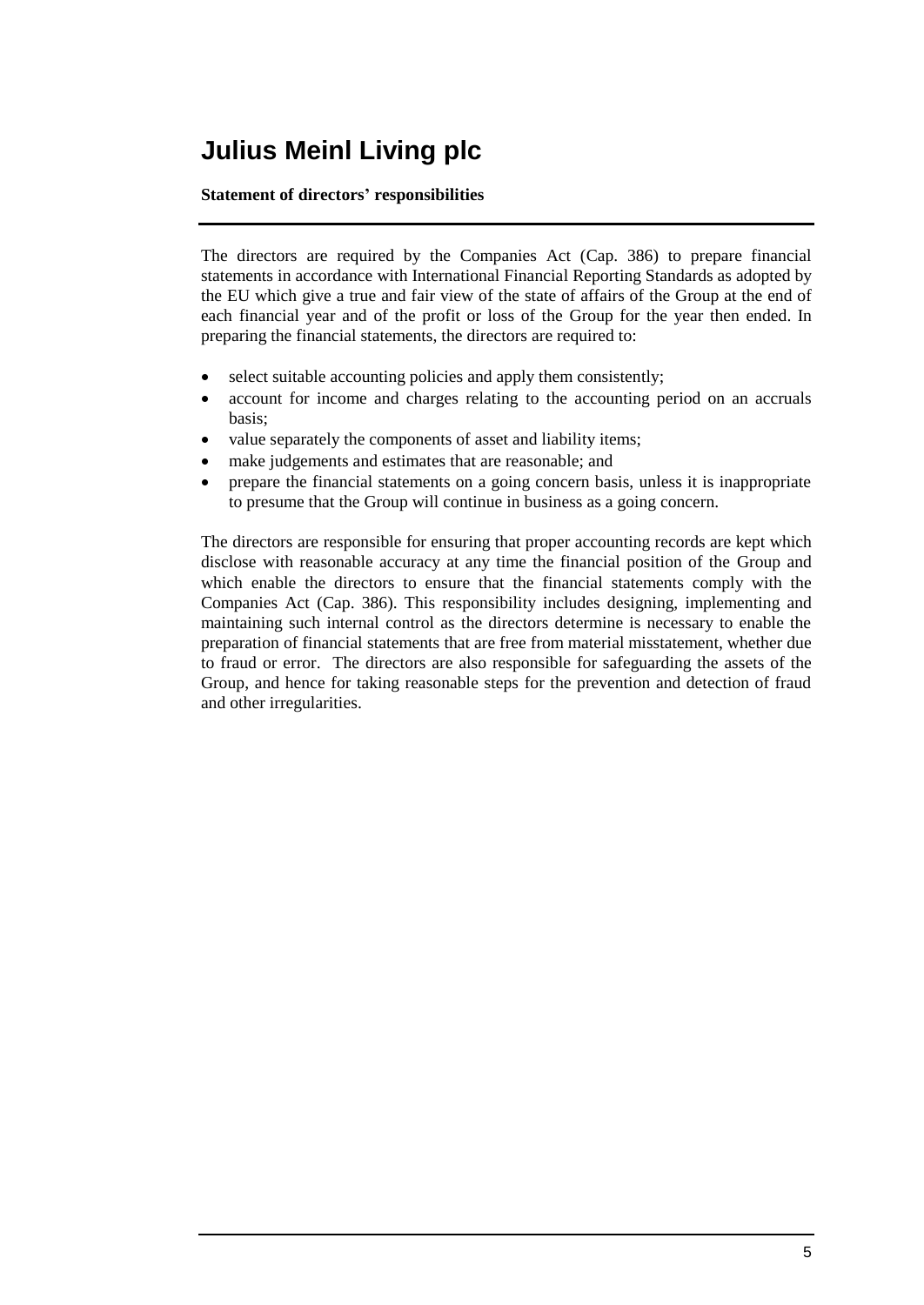### **Consolidated statement of total comprehensive income**

Period ended 31 December 2017

|                                              | <b>Notes</b> | €          |
|----------------------------------------------|--------------|------------|
| <b>Continuing operations</b>                 |              |            |
| General and administrative expenses          |              | (900, 278) |
| Finance income                               | 6            | 6,236      |
| Net realised and unrealised                  |              |            |
| exchange differences                         |              | 107,890    |
|                                              |              | 114,126    |
| <b>Loss from continuing operations</b>       | 7            | (786, 152) |
| Taxation                                     | 9            | (722)      |
| Loss from continuing operations after tax    |              | (786, 874) |
| <b>Profit from discontinued operations</b>   | 18           | 2,384,555  |
| <b>Profit for the period</b>                 |              | 1,597,681  |
| Other comprehensive income                   |              |            |
| Items that will be reclassified subsequently |              |            |
| to profit or loss:                           |              |            |
| Deferred exchange difference                 |              | 89,178     |
| <b>Total comprehensive income</b>            |              | 1,686,859  |
| Basic/diluted (loss) earnings per share:     | 11           |            |
| From continuing operations                   |              | (12.95)    |
| From discontinued operations                 |              | 39.24      |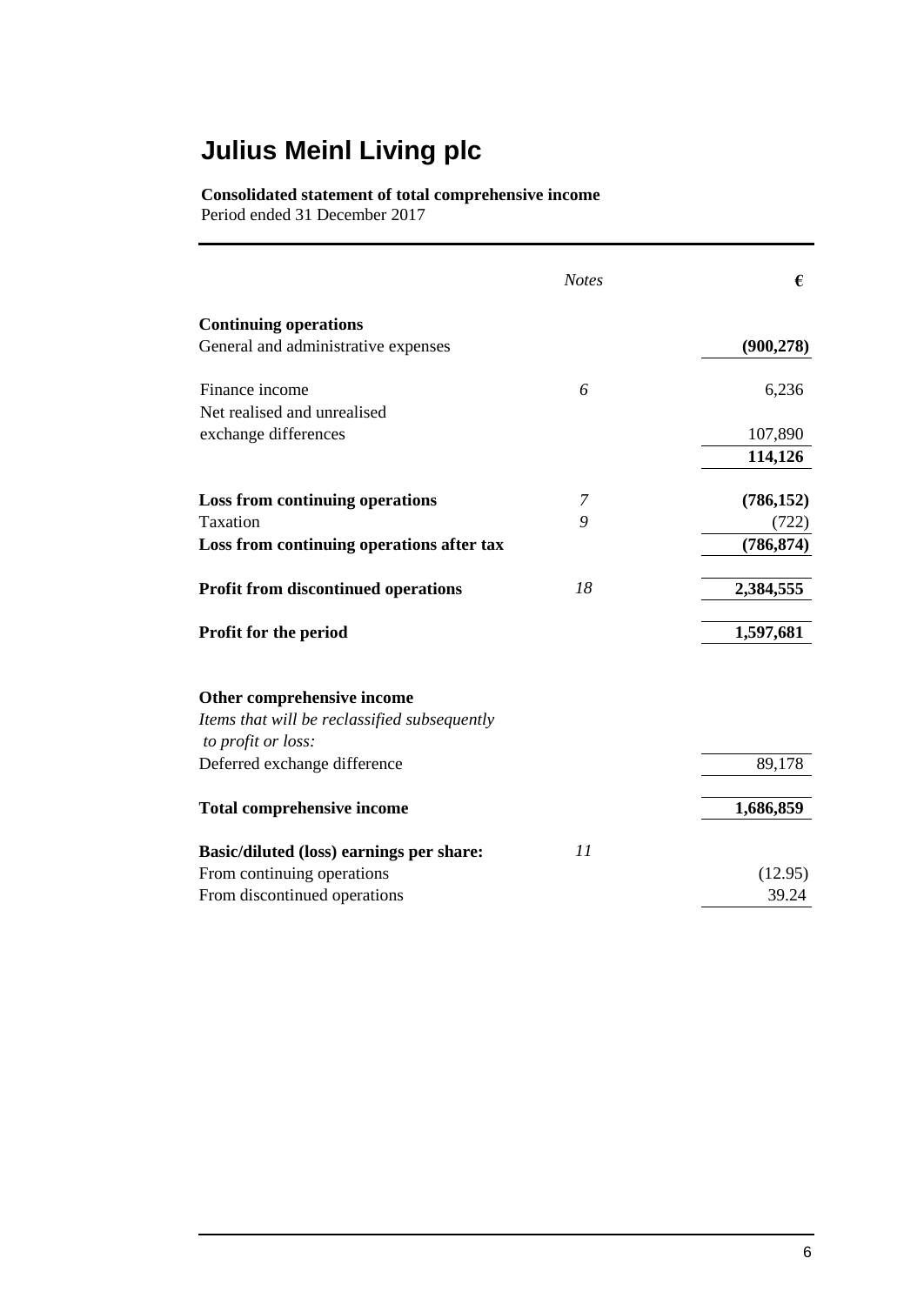### **Consolidated statement of financial position**

31 December 2017

|                                  | <b>Notes</b> | €          |
|----------------------------------|--------------|------------|
| <b>ASSETS AND LIABILITIES</b>    |              |            |
| <b>Non-current assets</b>        |              |            |
| Goodwill                         | 10           | 1,697,168  |
| Investment property              | 12           |            |
| Loans                            |              | 264,241    |
|                                  |              | 1,961,409  |
| <b>Current assets</b>            |              |            |
| Receivables                      | 13           | 22,251     |
| Cash and cash equivalents        | 14           | 3,508,561  |
|                                  |              | 3,530,812  |
| Non-current assets held for sale | 18           | 12,488,617 |
| <b>Total assets</b>              |              | 17,980,838 |
| <b>Current liabilities</b>       |              |            |
| Trade and other payables         | 15           | 67,566     |
| Current taxation                 |              | 722        |
|                                  |              | 68,288     |
| <b>Non-current liabilities</b>   |              |            |
| <b>Bank borrowings</b>           | 16           |            |
|                                  |              |            |
| <b>Liabilities held for sale</b> | 18           | 6,214,040  |
| <b>Total liabilities</b>         |              | 6,282,328  |
| <b>Net assets</b>                |              | 11,698,510 |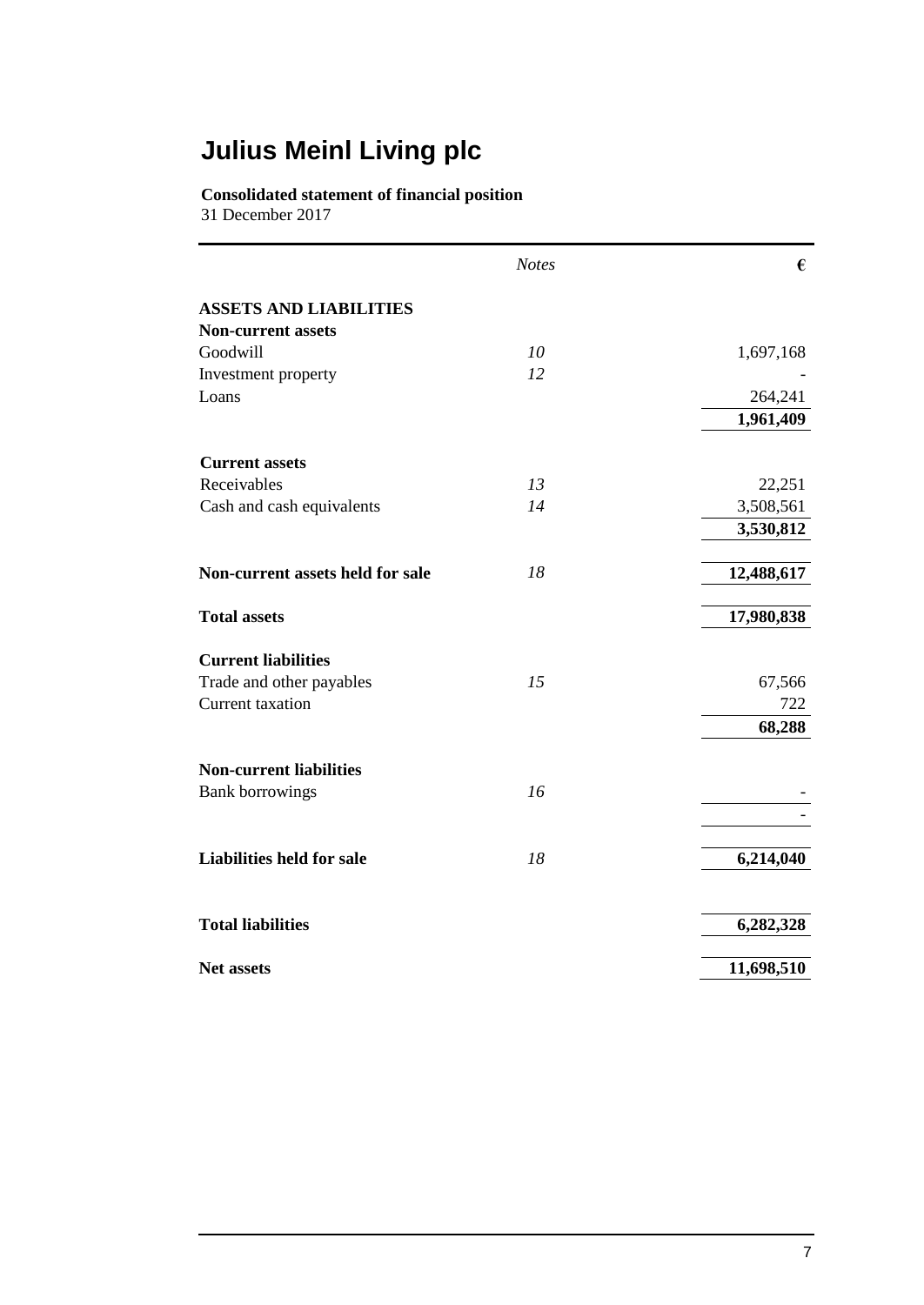**Consolidated statement of financial position - continued** 31 December 2017

|                     | <b>Notes</b> | €          |
|---------------------|--------------|------------|
| <b>EQUITY</b>       |              |            |
| Share capital       | 19           | 1,011,650  |
| Share premium       | 20           | 9,000,001  |
| Translation reserve | 20           | 89,178     |
| Retained earnings   | 20           | 1,597,681  |
| <b>Total equity</b> |              | 11,698,510 |

The notes on pages 11 to 31 form an integral part of these consolidated financial statements. These consolidated financial statements were approved by the directors, authorised for issue on 25 February 2019 and signed by:

*Edward Camilleri Peter Weinzierl Director Director*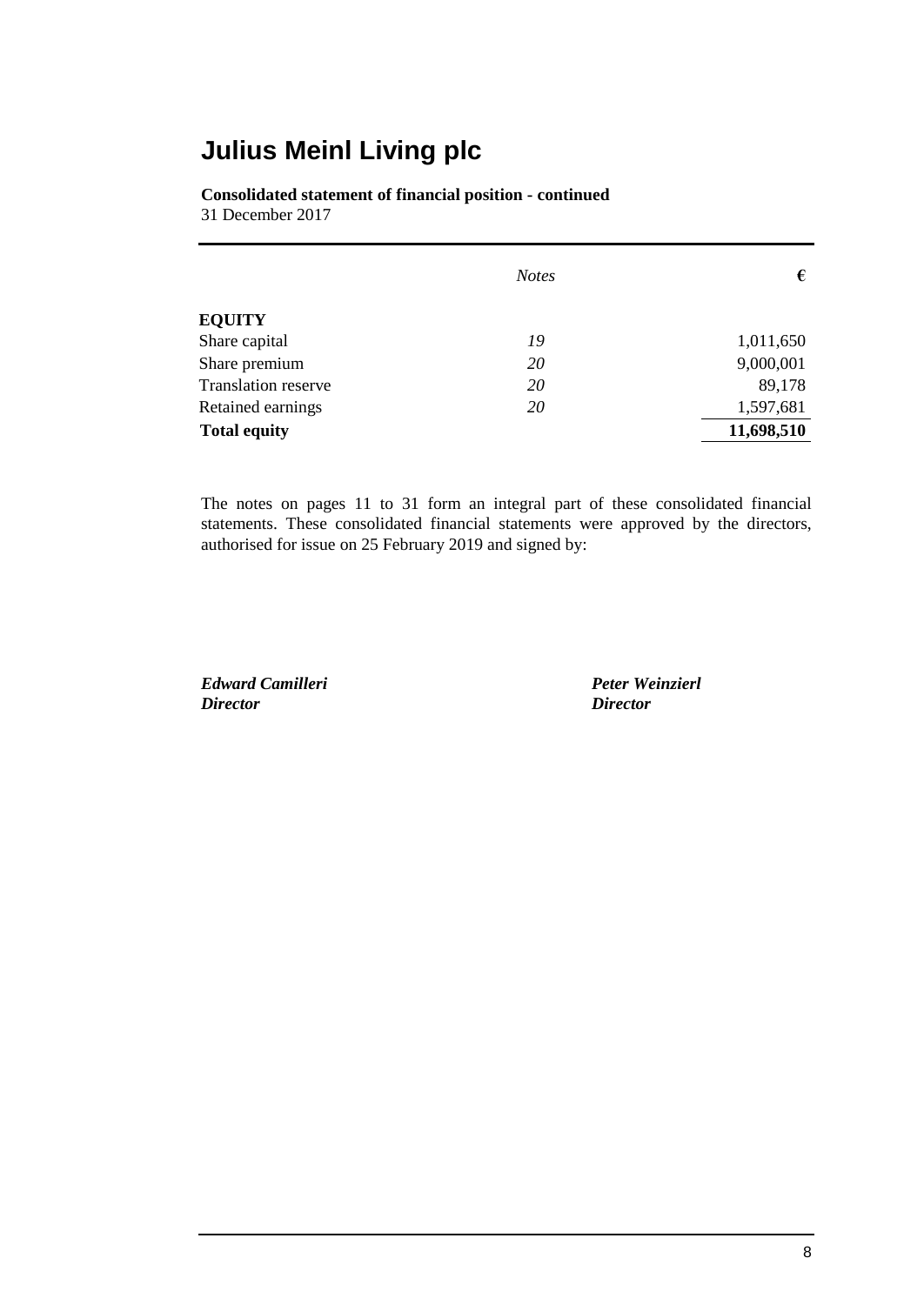### **Consolidated statement of changes in equity**

31 December 2017

|                                                                        | <b>Share</b><br>capital<br>€          | Share<br>premium<br>€ | <b>Translation</b><br>reserve<br>€ | <b>Retained</b><br>earnings<br>€ | <b>Total</b><br>equity<br>€ |
|------------------------------------------------------------------------|---------------------------------------|-----------------------|------------------------------------|----------------------------------|-----------------------------|
| Issue of share capital<br>Profit for the period<br>Other comprehensive | 1,011,650<br>$\overline{\phantom{a}}$ | 9,000,001             | -<br>$\overline{\phantom{a}}$      | 1,597,681 1,597,681              | $-10,011,651$               |
| <i>ncome</i>                                                           |                                       |                       | 89,178                             | -                                | 89,178                      |
| At December 2017                                                       | 1,011,650                             | 9,000,001             | 89,178                             | 1,597,681 11,698,510             |                             |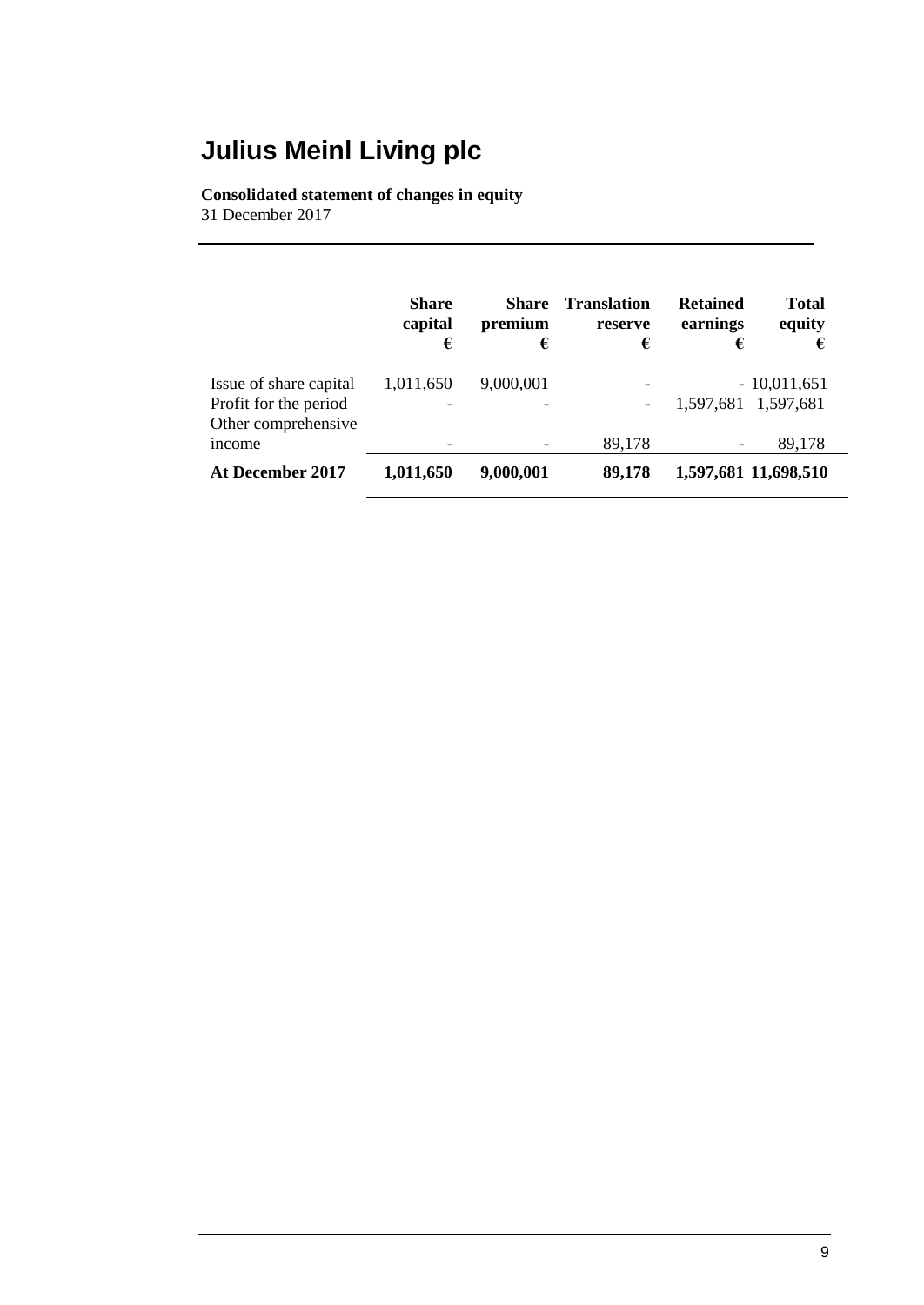### **Consolidated statement of cash flows**

Period ended 31 December 2017

|                                                                                        | <b>Note</b> | € | €           |
|----------------------------------------------------------------------------------------|-------------|---|-------------|
| <b>Cash flow from operating activities</b>                                             |             |   |             |
| Loss before tax                                                                        |             |   | (786, 152)  |
| Working capital                                                                        |             |   |             |
| Receivables                                                                            |             |   | (22, 251)   |
| Trade and other payables                                                               |             |   | 67,566      |
|                                                                                        |             |   | 45,315      |
| Cash flows from discontinued operations                                                | 18          |   | 511,640     |
| Net cash flows from operating activities                                               |             |   | (229, 197)  |
| <b>Cash flows from investing activities</b>                                            |             |   |             |
| Loans advanced                                                                         |             |   | (264, 241)  |
| Payments to acquire subsidiaries                                                       |             |   | (5,256,917) |
| Cash flows from discontinued operations                                                | 18          |   | (19,046)    |
| Net cash flows used in investing activities                                            |             |   | (5,540,204) |
| <b>Cash flows from financing activities</b>                                            |             |   |             |
| Issue of share capital                                                                 |             |   | 10,011,651  |
| Cash flows from discontinued operations                                                | 18          |   | (238, 265)  |
| Net cash flows from financing activities                                               |             |   | 9,773,386   |
| <b>Cash and cash equivalents</b>                                                       |             |   | 4,003,985   |
| Cash and cash equivalents included in disposal<br>Cash and cash equivalents at the end | 18          |   | 495,424     |
| of the period                                                                          | 14          |   | 3,508,561   |
|                                                                                        |             |   | 4,003,985   |

The notes on pages 11 to 31 form an integral part of these consolidated financial statements.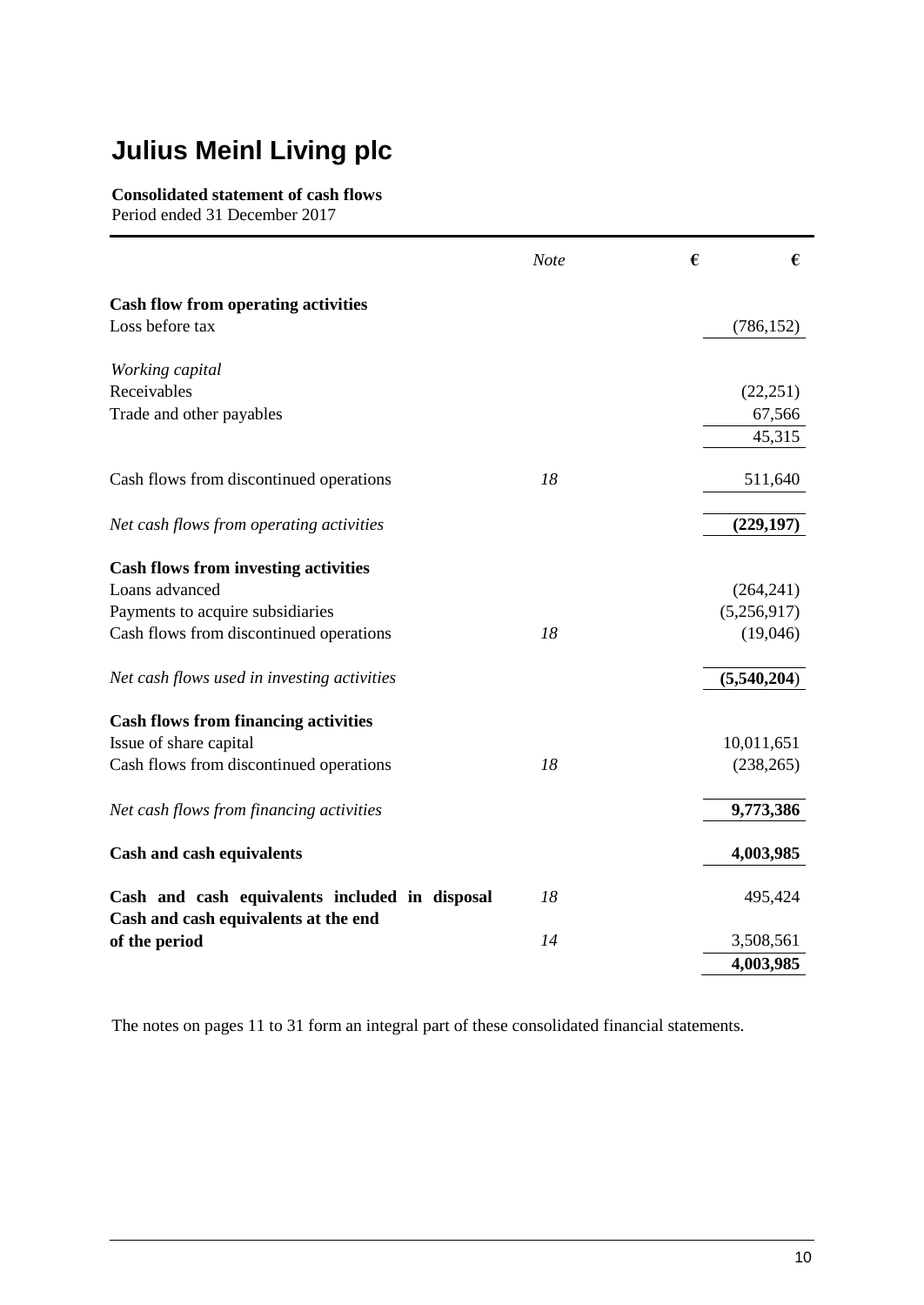### **Notes to the consolidated financial statements** 31 December 2017

### **1. General information and statement of compliance with IFRS**

Julius Meinl Living plc, a private limited company, is domiciled in Malta. These consolidated financial statements incorporate the financial statements of the Company and entities it controls (its subsidiaries) (collectively referred to as the "Group").

The consolidated financial statements have been prepared under the historical cost convention, except for investment properties and certain financial instruments which are stated at fair value, and in accordance with International Financial Reporting Standards as adopted by the EU. These consolidated financial statements have also been drawn up in accordance with the provisions of the Companies Act (Cap. 386).

### **2**. **Functional and presentation currency**

These consolidated financial statements are presented in euro, which is the Company's functional currency.

### **3. Change in accounting policies**

### *3.1 New and revised standards that are effective for annual periods beginning on or after 1 January 2017*

A number of new and revised standards are effective for annual periods beginning on or after 1 January 2017. These and other amendments to IFRSs that became mandatorily effective in 2017 have no material impact on the Group's financial results or position. Accordingly, the Group has made no changes to its accounting policies in 2017.

### *3.2 Standards, amendments and interpretations to existing standards that are not yet effective and have not been adopted early by the Group*

At the date of authorisation of these consolidated financial statements, certain new standards, amendments and interpretations to existing standards have been published but are not yet effective, and have not been adopted early by the Group.

Management anticipates that all of the pronouncements will be adopted in the Group's accounting policies for the first period beginning after the effective date of the pronouncement. Information on new standards, amendments and interpretations that are expected to be relevant to the Group's financial statements is provided below. Certain other new standards and interpretations have been issued but are not expected to have a material impact on the Group's financial statements.

### *IFRS 9'Financial Instruments'*

The new standard for financial instruments (IFRS 9) introduces extensive changes to IAS 39's guidance on the classification and measurement of financial assets and introduces a new 'expected credit loss' model for the impairment of financial assets. IFRS 9 also provides new guidance on the application of hedge accounting.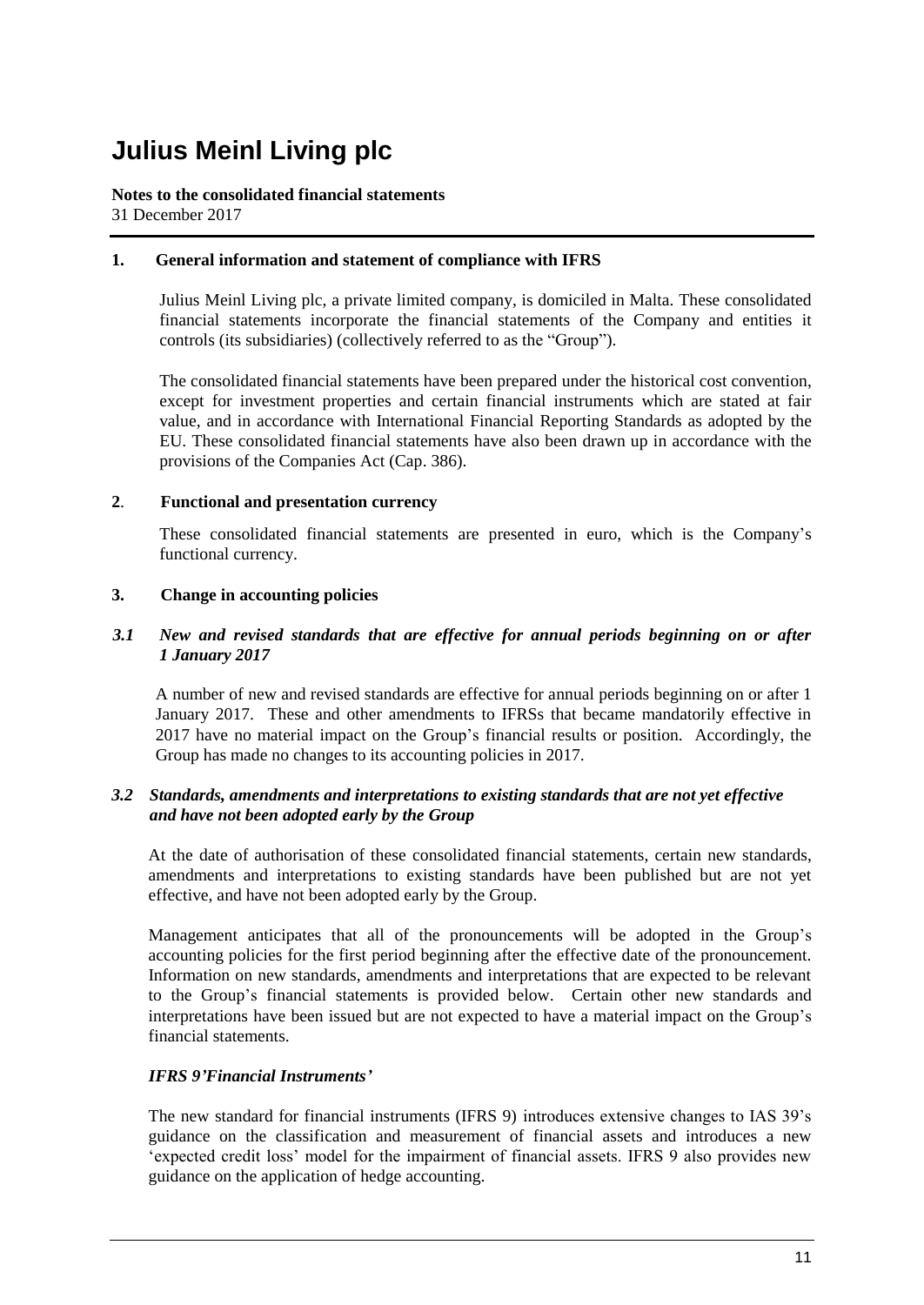### **Notes to the consolidated financial statements**

31 December 2017

Management has started to assess the impact of IFRS 9 but is not yet in a position to provide quantified information. At this stage the main areas of expected impact are as follows:

- the classification and measurement of the Group's financial assets will need to be reviewed based on the new criteria that considers the assets' contractual cash flows and the business model in which they are managed; and
- an expected credit loss-based impairment will need to be recognised on the Group's trade receivables in accordance with the new criteria.

IFRS 9 is effective for annual reporting periods beginning on or after 1 January 2018.

### *IFRS 15 'Revenue from Contracts with Customers'*

IFRS 15 presents new requirements for the recognition of revenue, replacing IAS 18 'Revenue', IAS 11 'Construction Contracts', and several revenue-related Interpretations. The new standard establishes a control-based revenue recognition model and provides additional guidance in many areas not covered in detail under existing IFRSs, including how to account for arrangements with multiple performance obligations, variable pricing, customer refund rights, supplier repurchase options, and other common complexities

IFRS 15 is effective for annual reporting periods beginning on or after 1 January 2018. Management has started to assess the impact of IFRS 15 but is not yet in a position to provide quantified information.

### *IFRS 16 'Leases'*

IFRS 16 will replace IAS 17 and three related Interpretations. It completes the IASB's longrunning project to overhaul lease accounting. Leases will be recorded on the statement of financial position in the form of a right-of-use asset and a lease liability.

IFRS 16 is effective from periods beginning on or after 1 January 2019. Management is yet to fully assess the impact of the Standard and therefore is unable to provide quantified information. However, in order to determine the impact the Group is in the process of:

- performing a full review of all agreements to assess whether any additional contracts will now become a lease under IFRS 16's new definition;

- assessing its current disclosures for operating leases as these are likely to form the basis of the amounts to be capitalised and become right-of-use assets;

- determining which optional accounting simplifications apply to their lease portfolio and if they are going to use these exemptions; and

- assessing the additional disclosures that will be required.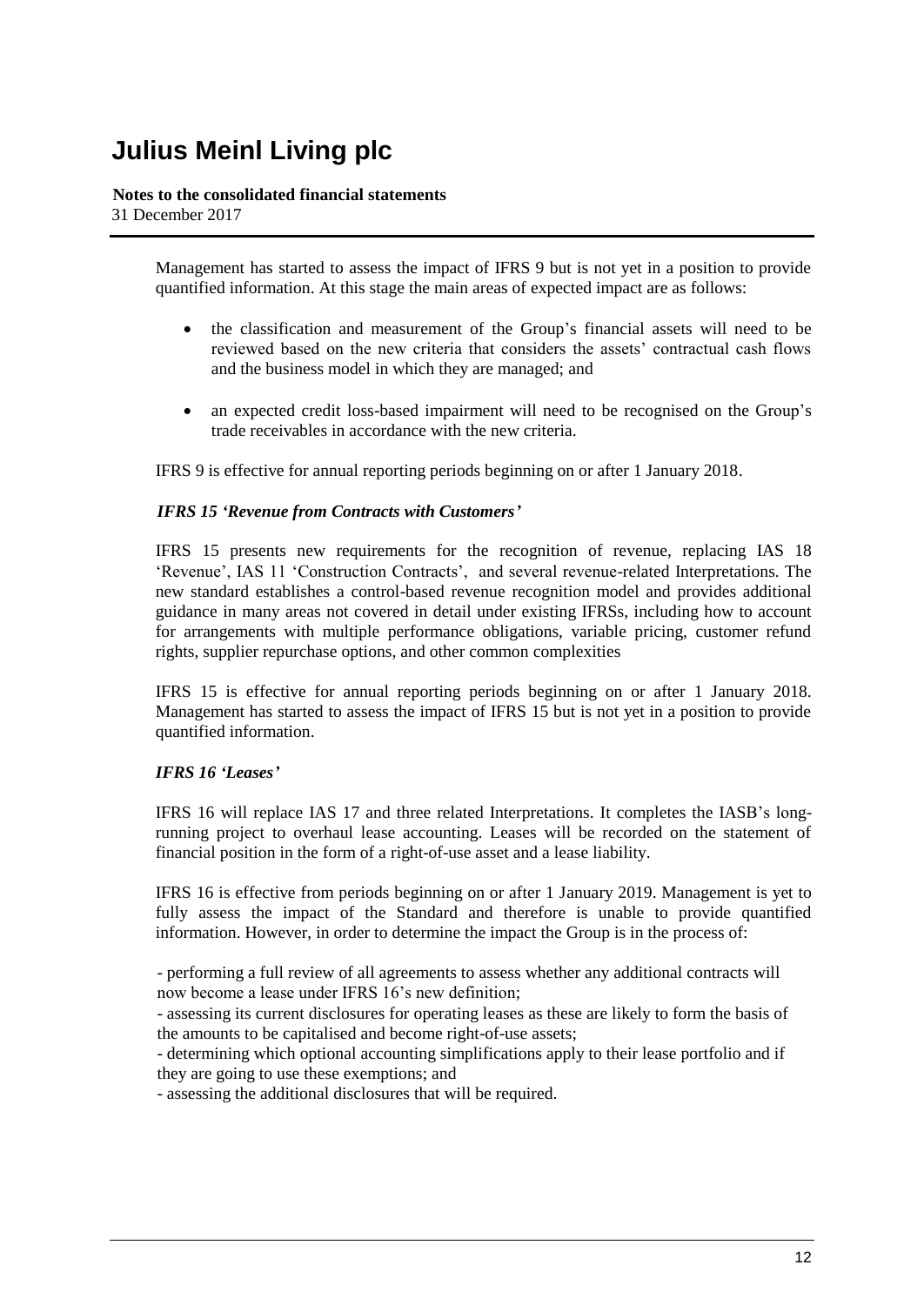**Notes to the consolidated financial statements** 31 December 2017

### **4. Summary of accounting policies**

### *4.1 Overall considerations and presentation of financial statements*

The significant accounting policies that have been used in the preparation of these financial statements are summarised below.

The consolidated financial statements have been prepared using the measurement bases specified by IFRS for each type of asset, liability, income and expense. The measurement bases are more fully described in the accounting policies below.

### *4.2 Basis of consolidation*

The Group's financial statements consolidate those of the parent company and all of its subsidiary undertakings drawn up to 31 December 2017. Subsidiaries are all entities over which the Group has power to control the financial and operating policies. Julius Meinl Living plc and its subsidiaries obtain and exercise control through voting rights. All subsidiaries have a reporting date of 31 December.

All transactions and balances between group companies are eliminated on consolidation, including unrealised gains and losses on transactions between group companies. Where unrealised losses on intra-group asset sales are reversed on consolidation, the underlying asset is also tested for impairment from a group perspective. Amounts reported in the financial statements of subsidiaries have been adjusted where necessary to ensure consistency with the accounting policies adopted by the Group.

Profit or loss and other comprehensive income of subsidiaries acquired or disposed of during the year are recognised from the effective date of acquisition, or up to the effective date of disposal, as applicable.

Non-controlling interests, presented as part of equity, represent the portion of a subsidiary's profit or loss and net assets that is not held by the Group. The Group attributes total comprehensive income or loss of subsidiaries between the owners of the parent and the noncontrolling interests based on their respective ownership interests.

### *4.3 Business combinations*

The Group applies the acquisition method in accounting for business combinations. The consideration transferred by the Group to obtain control of a subsidiary is calculated as the sum of the acquisition-date fair values of assets transferred, liabilities incurred and the equity interests issued by the Group, which includes the fair value of any asset or liability arising from a contingent consideration arrangement. Acquisition costs are expensed as incurred.

Assets acquired and liabilities assumed are generally measured at their acquisition-date fair values.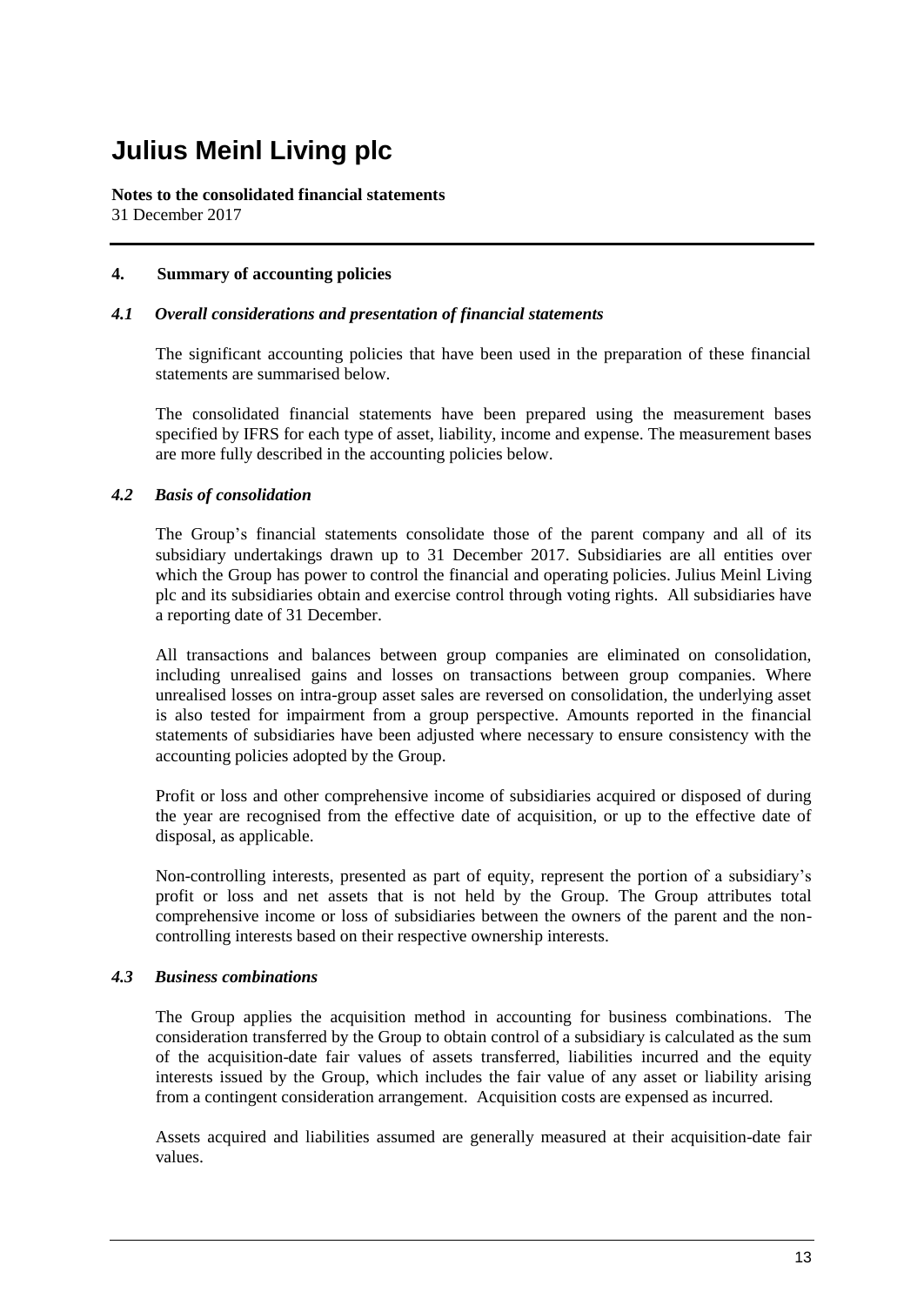**Notes to the consolidated financial statements** 31 December 2017

### *4.4 Goodwill*

Goodwill on acquisition is initially measured at cost being the excess of the cost of acquisition over the fair value of identifiable assets, liabilities and contingent liabilities taken over at the date of acquisition. The Group assesses whether there are any indicators that goodwill is impaired at each reporting date.

### *4.5 Investment property*

Investment property is property held to earn rentals or for capital appreciation or both. Investment property is recognised as an asset when it is probable that the future economic benefits that are associated with the investment property will flow to the entity and the cost can be measured reliably. Investment property is initially measured at cost, including transaction costs.

Subsequent to initial recognition, investment property is measured at fair value at the end of the reporting period. Gains or losses arising from changes in the fair value of investment property are recognised in profit or loss in the period in which they arise.

### *4.6 Financial instruments*

### *Recognition, initial measurement and derecognition*

Financial assets and financial liabilities are recognised when the Group becomes a party to the contractual provisions of the financial instrument and are measured initially at fair value plus transactions costs, except for financial assets and financial liabilities carried at cost through profit or loss, which are measured initially at fair value. Financial assets and financial liabilities are measured subsequently as described below.

Financial assets are derecognised when the contractual rights to the cash flows from the financial asset expire, or when the financial asset and substantially all risks and rewards are transferred. A financial liability is derecognised when it is extinguished, discharged, cancelled or expires.

### *Classification and subsequent measurement of financial assets*

For the purpose of subsequent measurement, the financial assets of the Group are classified into loans and receivables upon initial recognition.

All financial assets are subject to review for impairment at least at each reporting date. Financial assets are impaired when there is any objective evidence that a financial asset or a group of financial assets is impaired. Different criteria to determine impairment are applied for each category of financial assets, which are described below.

All income and expenses relating to loans and receivables are presented within 'finance income', or 'finance costs', except for impairment of trade receivables which is presented within 'administrative expenses'.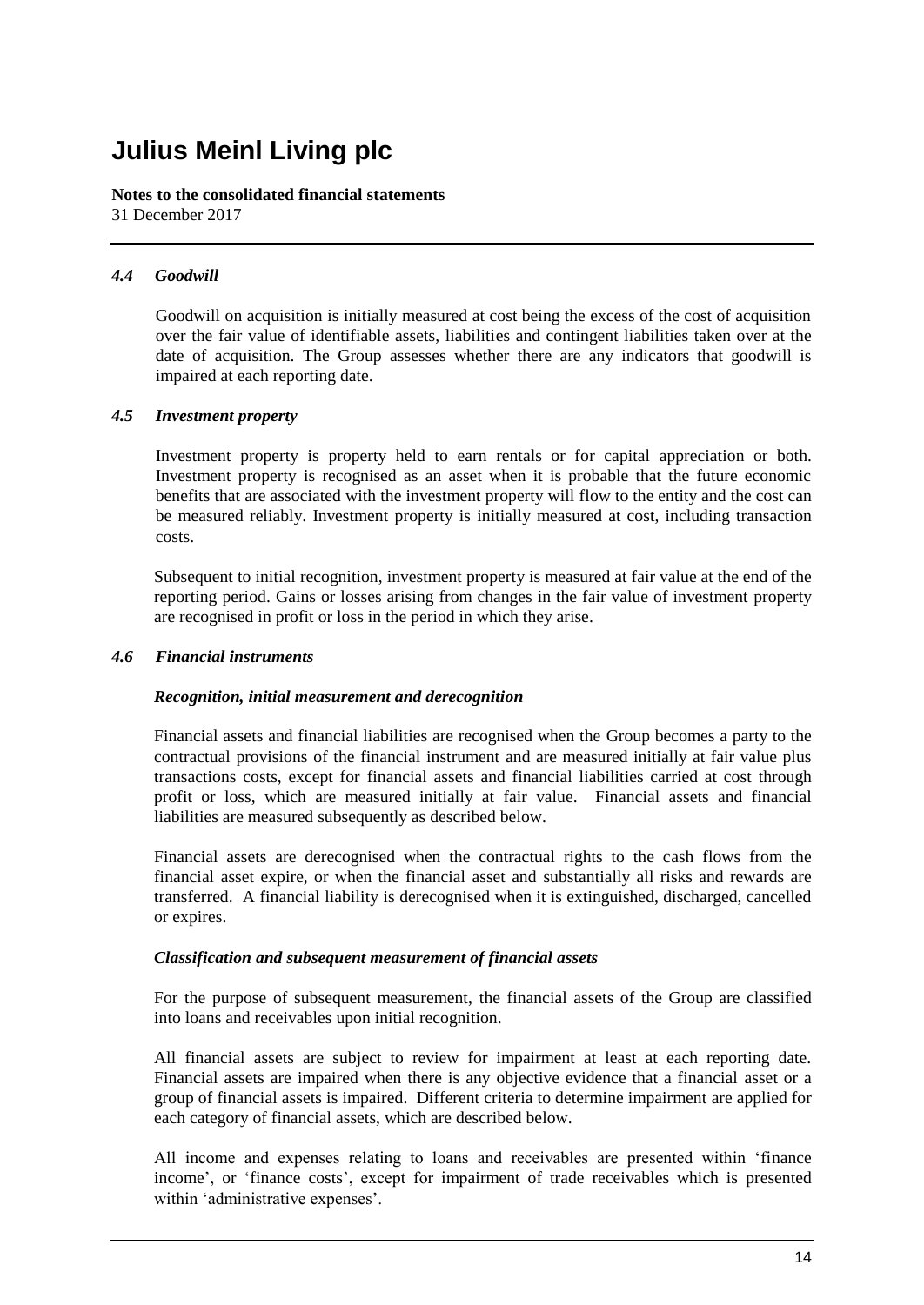### **Notes to the consolidated financial statements** 31 December 2017

### *Loans and receivables*

Loans and receivables are non-derivative financial assets with fixed or determinable payments that are not quoted in an active market. After initial recognition, these are measured at amortised cost using the effective interest method, less provision for impairment. Discounting is omitted when the effect of discounting is immaterial. The Group's cash and cash equivalents, trade and most other receivables fall into this category of financial instruments.

Individually significant receivables are considered for impairment when they are past due or when other objective evidence is received that a specific counterparty will default. Receivables that are not considered to be individually impaired are reviewed for impairment in groups, which are determined by reference to the industry and region of a counterparty and other available features of shared credit risk characteristics. The percentage of the write down is then based on recent historical counterparty default rates for each identified group.

### *Classification and subsequent measurement of financial liabilities*

The Group's financial liabilities include bank and other borrowings, trade and most other payables.

Financial liabilities are measured subsequently at amortised cost using the effective interest method, except for financial liabilities held for trading or designated at fair value through profit or loss, that are carried subsequently at fair value with gains or losses recognised in profit or loss.

### *Offsetting of financial assets and financial liabilities*

Financial assets and liabilities are offset and the net amount is presented in the statement of financial position when, and only when, the Group has a currently enforceable legal right to offset the amounts and intends either to settle on a net basis or to realise the asset and settle the liability simultaneously.

### *4.7 Impairment*

Both non-derivative financial assets and non-financial assets are tested for impairment. At the end of each reporting period, the carrying amount of assets is reviewed to determine whether there is any indication or objective evidence of impairment, as appropriate, and if any such indication or objective evidence exists, the recoverable amount of the asset is estimated.

An impairment loss is the amount by which the carrying amount of an asset exceeds its recoverable amount.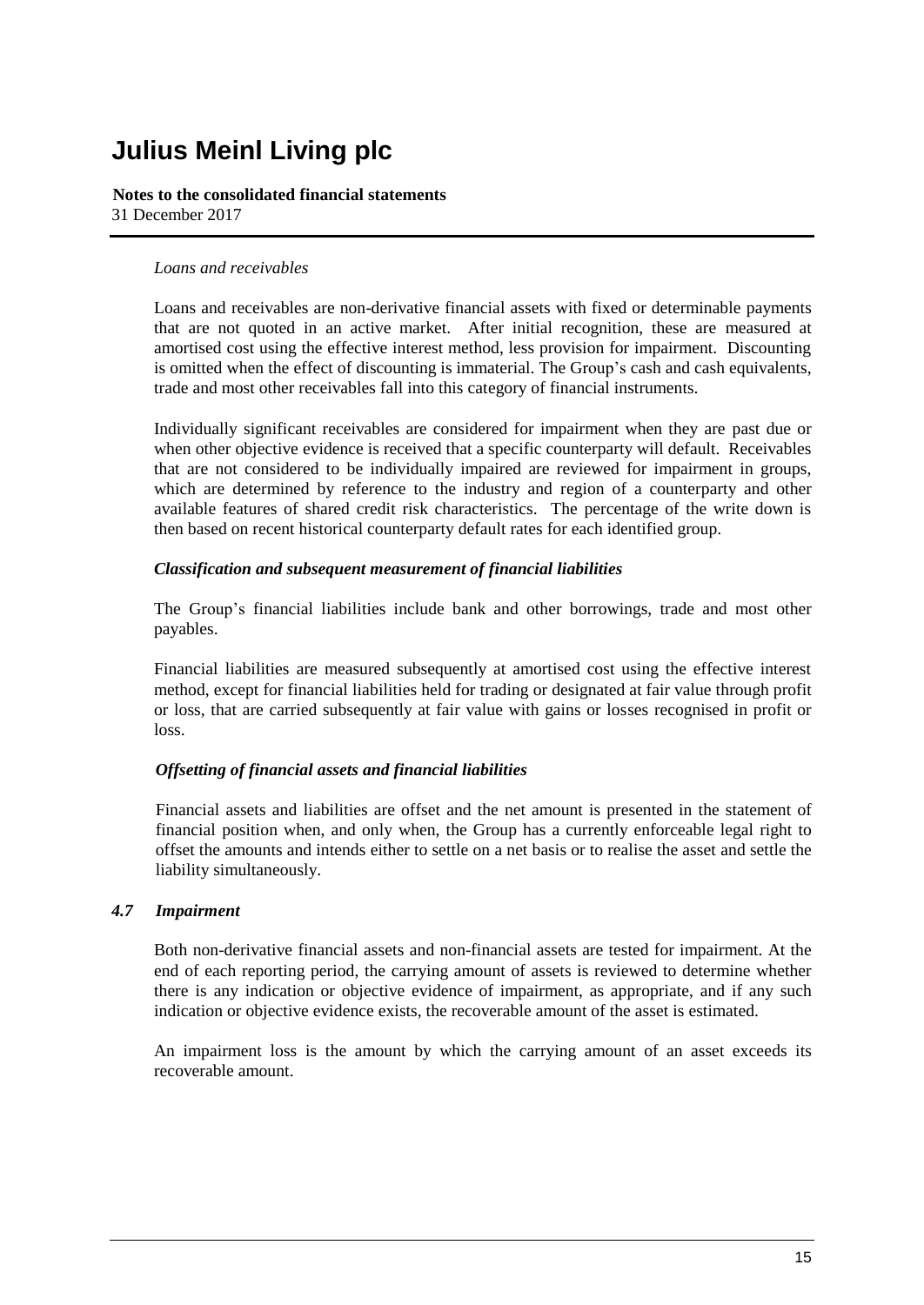#### **Notes to the consolidated financial statements** 31 December 2017

For non-derivative financial assets, if there is objective evidence that an impairment loss has been incurred, the loss is measured as the difference between the asset's carrying amount and the present value of estimated future cash flows discounted at the original effective interest rate. The carrying amount of the asset is reduced directly.

In the case of non-financial assets tested for impairment, the recoverable amount is the higher of fair value less costs to sell (which is the amount obtainable from sale in an arm's length transaction between knowledgeable, willing parties, less the costs of disposal) and value in use (which is the present value of the future cash flows expected to be derived, discounted using a pre-tax discount rate that reflects current market assessment of the time value of money and the risks specific to the asset). Impairment losses are recognised immediately in profit or loss.

For non-derivative financial assets, if, in a subsequent period, the amount of the impairment loss decreases and the decrease can be related objectively to an event occurring after the impairment was recognised, the previously recognised impairment loss is reversed directly.

In the case of non-financial assets tested for impairment, an impairment loss recognised in a prior year is reversed if there has been a change in the estimates used to determine the asset's recoverable amount since the last impairment loss was recognised.

Where an impairment loss subsequently reverses, the carrying amount of the asset is increased to the revised estimate of its recoverable amount, to the extent that the increased carrying amount does not exceed the carrying amount that would have been determined had no impairment loss been recognised for the asset in prior years.

Impairment reversals are recognised immediately in profit or loss.

### *4.8 Non-current asset held for sale and discontinued operations*

Non-current assets classified as held for sale are presented separately and measured at the lower of their carrying amounts immediately prior to their classification as held for sale and their fair value less costs to sell. However, some held for sale assets such as financial assets or deferred tax assets, continue to be measured in accordance with the Group's relevant accounting policy for those assets. Once classified as held for sale, the assets are not subject to depreciation or amortisation.

Any profit or loss arising from the sale of discontinued operation or its remeasurement to fair value less costs to sell is presented as part of a single line item, profit or loss from discontinued operations (see also note 4.15)

### *4.9 Revenue and expense recognition*

Revenue is measured at the fair value of the consideration received or receivable, net of value added tax, discounts and volume rebates, where applicable. Revenue is recognised to the extent that it is probable that future economic benefits will flow to the Group and these can be measured reliably.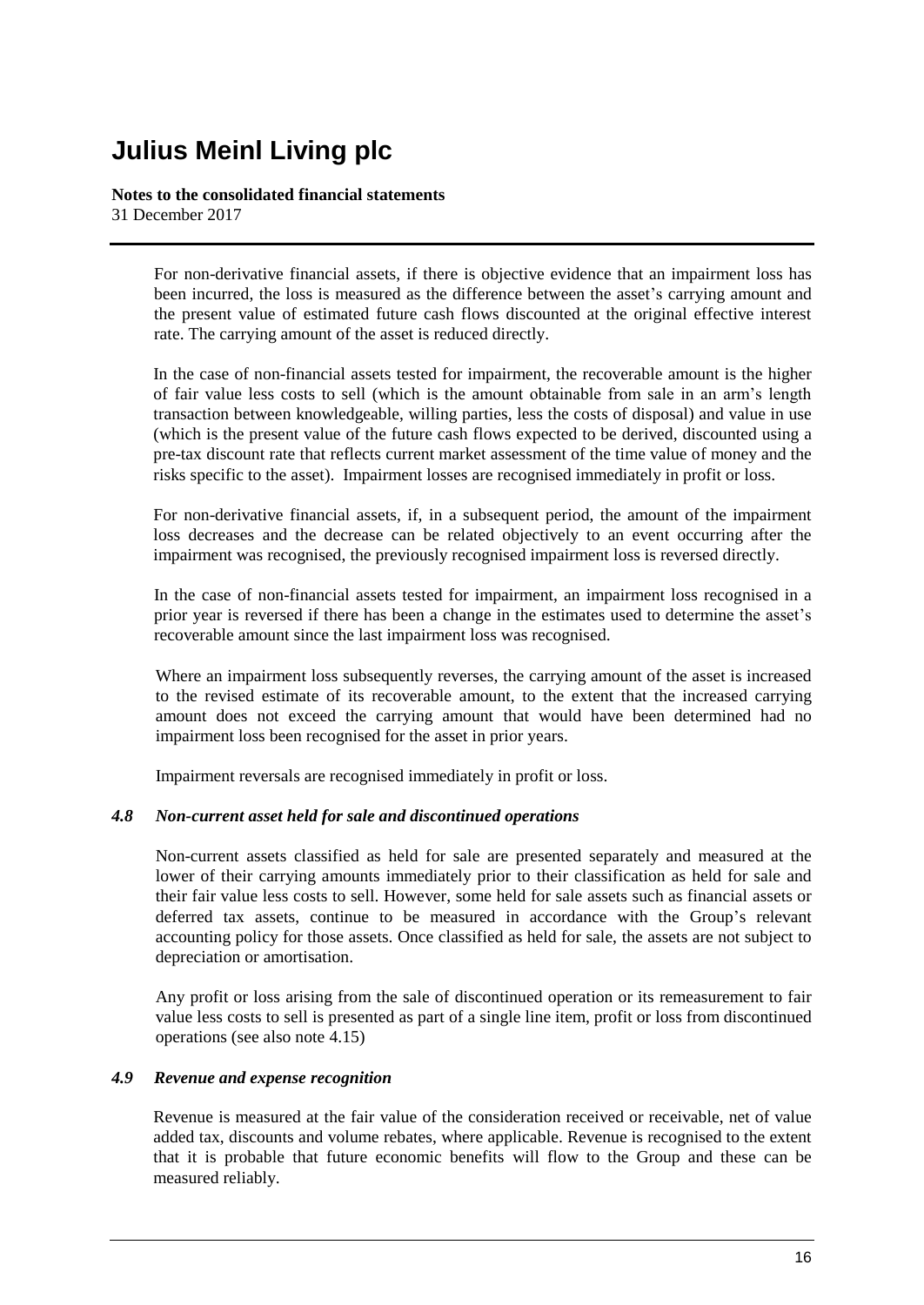#### **Notes to the consolidated financial statements** 31 December 2017

#### *Investment properties' rental income*

Rental income from investment properties is recognised on a straight-line basis over the term of the lease. Lease incentives granted are recognised as an integral part of the total rental income, over the term of the lease.

#### *Interest income*

Interest income is accrued on a time basis, by reference to the principal outstanding and at the effective interest rate, which is the rate that exactly discounts the estimated future cash receipts through the expected life of the financial asset to the asset's net carrying amount.

Expenses are recognised in the consolidated statement of comprehensive income upon the utilisation of the service or at the date of their origin.

### *4.10 Borrowing costs*

Borrowing costs include the costs incurred in obtaining external financing.

Borrowing costs directly attributable to the acquisition, construction or production of qualifying assets, which are assets that necessarily take a substantial period of time to get ready for their intended use or sale, are capitalised from the time that expenditure for these assets and borrowing costs are being incurred and activities that are necessary to prepare these assets for their intended use or sale are in progress. Borrowing costs are capitalised until such time as the assets are substantially ready for their intended use or sale*.* Borrowing costs are suspended during extended periods in which active development is interrupted. All other borrowing costs are recognised as an expense in profit or loss in the period in which they are incurred.

### *4.11 Leases*

Leases are classified as finance leases whenever the terms of the lease transfer substantially all the risks and rewards incidental to ownership to the lessee. All other leases are classified as operating leases. Lease classification is made at the inception of the lease, which is the earlier of the date of the lease agreement and the date of commitment by the parties to the principal provisions of the lease.

Rentals payable under operating leases, less the aggregate benefit of incentives received from the lessor, are recognised as an expense in profit or loss on a straight-line basis over the lease term unless another systematic basis is more representative of the time pattern of the user's benefit.

### *4.12 Taxation*

Current and deferred tax is charged or credited to profit or loss, except when it relates to items recognised in other comprehensive income or directly in equity, in which case the current and deferred tax is also dealt with in other comprehensive income or in equity, as appropriate.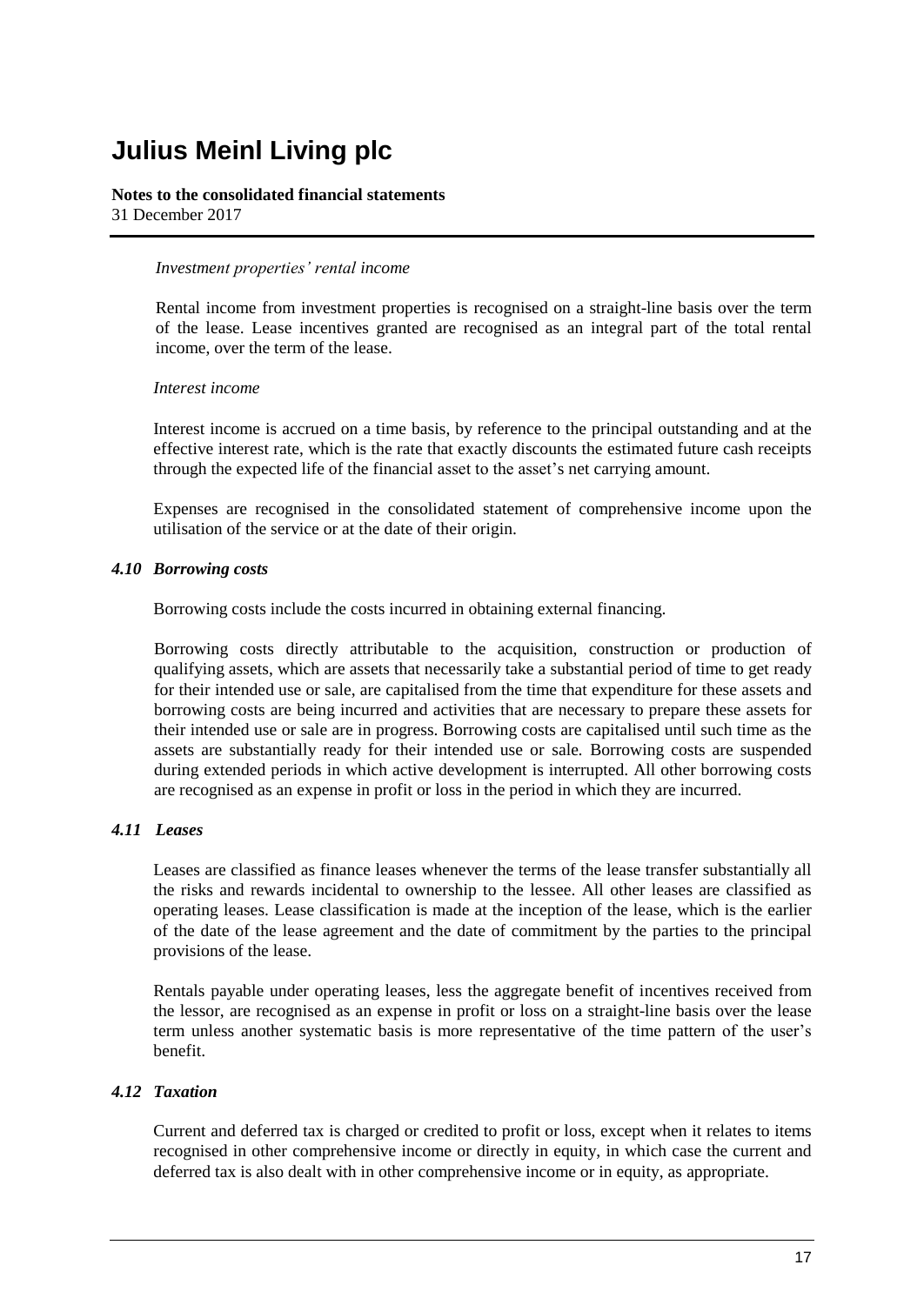### **Notes to the consolidated financial statements** 31 December 2017

The charge for current tax is based on the taxable result for the period and any adjustment to tax payable in respect of previous years. The taxable result for the period differs from the result as reported in profit or loss because it excludes items which are non assessable or disallowed and it further excludes items that are taxable or deductible in other periods. It is calculated using tax rates that have been enacted or substantively enacted by the end of the reporting period.

Deferred tax is accounted for using the balance sheet liability method in respect of temporary differences arising from differences between the carrying amount of assets and liabilities in the financial statements and the corresponding tax bases used in the computation of taxable profit.

Deferred tax liabilities are generally recognised for all taxable temporary differences and deferred tax assets are recognised to the extent that is probable that taxable profits will be available against which deductible temporary differences can be utilised.

Deferred tax is calculated at the tax rates that are expected to apply to the period when the asset is realised or the liability is settled, based on tax rates that have been enacted or substantively enacted by the end of the reporting period.

Current tax assets and liabilities are offset when the Group has a legally enforceable right to set off the recognised amounts and intends either to settle on a net basis, or to realise the asset and settle the liability simultaneously.

Deferred tax assets and liabilities are offset when the Group has a legally enforceable right to set off its current tax assets and liabilities and the deferred tax assets and liabilities relate to income taxes levied by the same taxation authority on either the same taxable entity or different taxable entities which intend either to settle current tax liabilities and assets on a net basis, or to realise the assets and settle the liabilities simultaneously, in each future period in which significant amounts of deferred tax liabilities or assets are expected to be settled or recovered.

### *4.13 Employee benefits*

The Group contributes to the state pension for employees on its payroll in accordance with the applicable legislation in the relative jurisdiction. Obligations for such contributions are recognised as expense in profit or loss when they are due.

### *4.14 Foreign currencies*

In preparing the financial statements of each individual group entity, transactions in currencies other than the Group's reporting currency (euro) are recognised at the rates of exchange prevailing at the dates of the transactions. At the end of each reporting period, monetary items denominated in foreign currencies are retranslated at the rates prevailing at that date. Nonmonetary items carried at fair value that are denominated in foreign currencies are retranslated at the rates prevailing at the date when the fair value was determined. Non-monetary items that are measured in terms of historical cost in a foreign currency are not retranslated.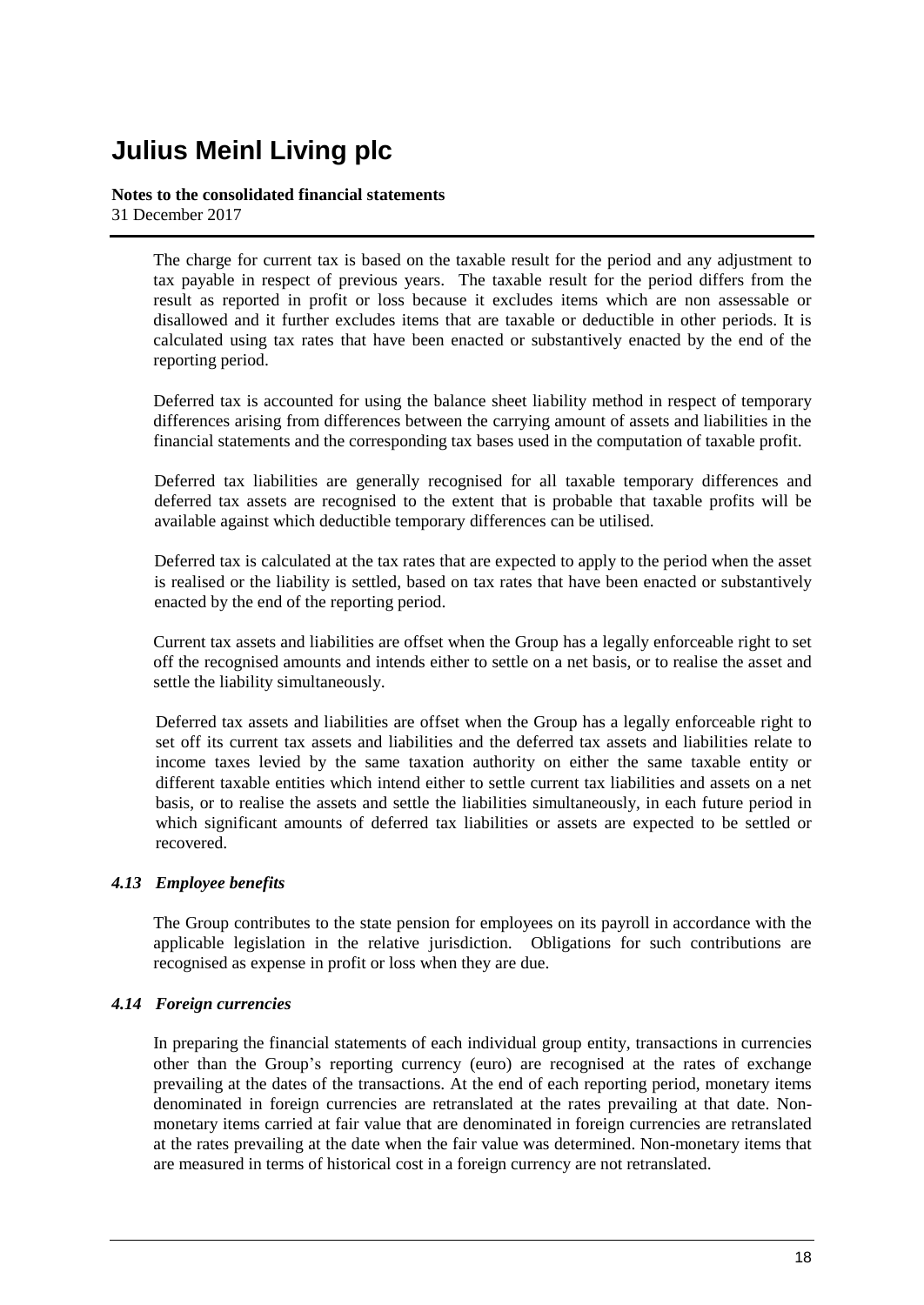#### **Notes to the consolidated financial statements** 31 December 2017

Exchange differences on monetary items are recognised in profit or loss in the period in which they arise.

For the purposes of presenting consolidated financial statements, the assets and liabilities of the Group's foreign operations are translated into euro using exchange rates prevailing at the end of each reporting period. Income and expense items are translated at the average exchange rates for the period, unless exchange rates fluctuate significantly during that period, in which case the exchange rates at the dates of the transactions are used. Exchange differences arising, if any, are recognised in other comprehensive income and accumulated in equity (attributed to non-controlling interests as appropriate).

On the disposal of a foreign operation, all of the exchange differences accumulated in equity in respect of that operation attributable to the owners of the disposed enitity are reclassified to profit or loss.

### *4.15 Profit from discontinued operations*

A discontinued operation is a component of the Group that either has been disposed of, or is classified as held for sale. Profit or loss from discontinued operations comprises the post-tax profit or loss of discontinued operations and the post-tax gain or loss recognised on the measurement to fair value less costs to sell or on the disposal group(s) constituting the discontinued operation (see also note 4.8).

### *4.16 Cash and cash equivalents*

Cash and cash equivalents comprise cash in hand and demand deposits. Bank overdrafts that are repayable on demand and form an integral part of the Company's cash management are included as a component of cash and cash equivalents for the purpose of the consolidated statement of cash flows and are presented in current liabilities on the consolidated statement of financial position.

### **5. Judgements in applying accounting policies and key sources of estimation uncertainty**

In the process of applying the Group's accounting policies, management has made the following judgements and key assumptions concerning the future which can significantly affect the amounts recognised in the financial statements:

### **Judgement in applying accounting policies**

### *Deferred tax assets*

Deferred tax assets are recognised for all unused tax losses to the extent that it is probable that taxable profit will be available against which the losses can be utilised. Significant management judgment is required to determine the amount of deferred tax assets that can be recognised, based upon the likely timing and level of future taxable profits together with future tax planning strategies. Also, deferred tax liabilities are provided for based on the expected realisation of the Group's assets, mainly the investment property.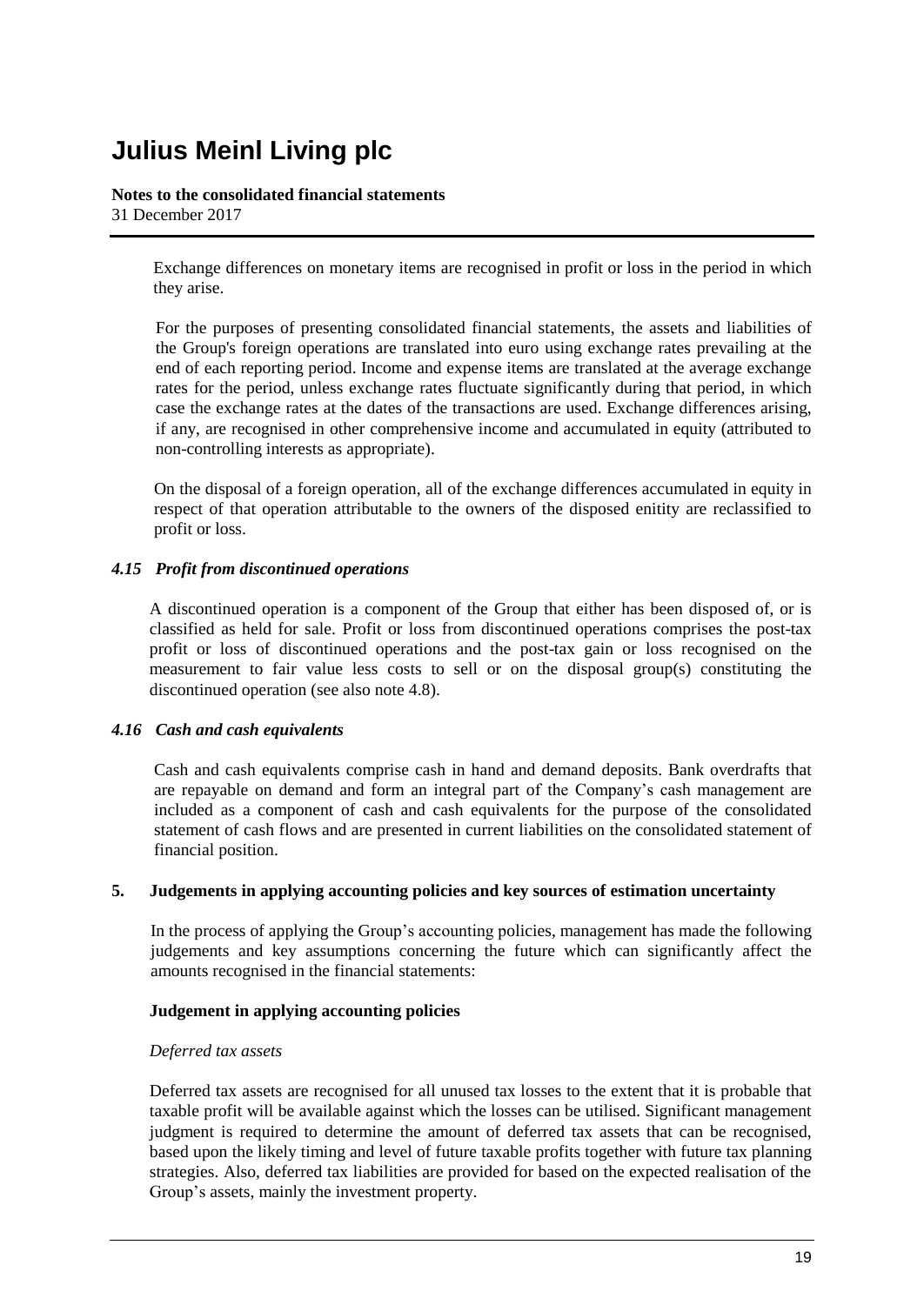### **Notes to the consolidated financial statements**

31 December 2017

### *Fair value of investment property*

The basis for the fair value measurement of the investment property held by the Group's subsidiary, Moravský Bytový Fond s.r.o.in the Czech Republic, is detailed in note 12.

### **6. Finance costs**

|    |                                                                          | €       |
|----|--------------------------------------------------------------------------|---------|
|    | Interest income on bank deposits                                         | 6,236   |
| 7. | Loss from continuing operations                                          |         |
|    | Loss from continuing operations is stated afte charging the below items: |         |
|    |                                                                          | €       |
|    | Auditor's remuneration                                                   | 27,258  |
| 8. | Key management personnel compensation                                    | €       |
|    | Directors' compensation                                                  |         |
|    | Short term benefits:                                                     |         |
|    | Fees                                                                     | 209,013 |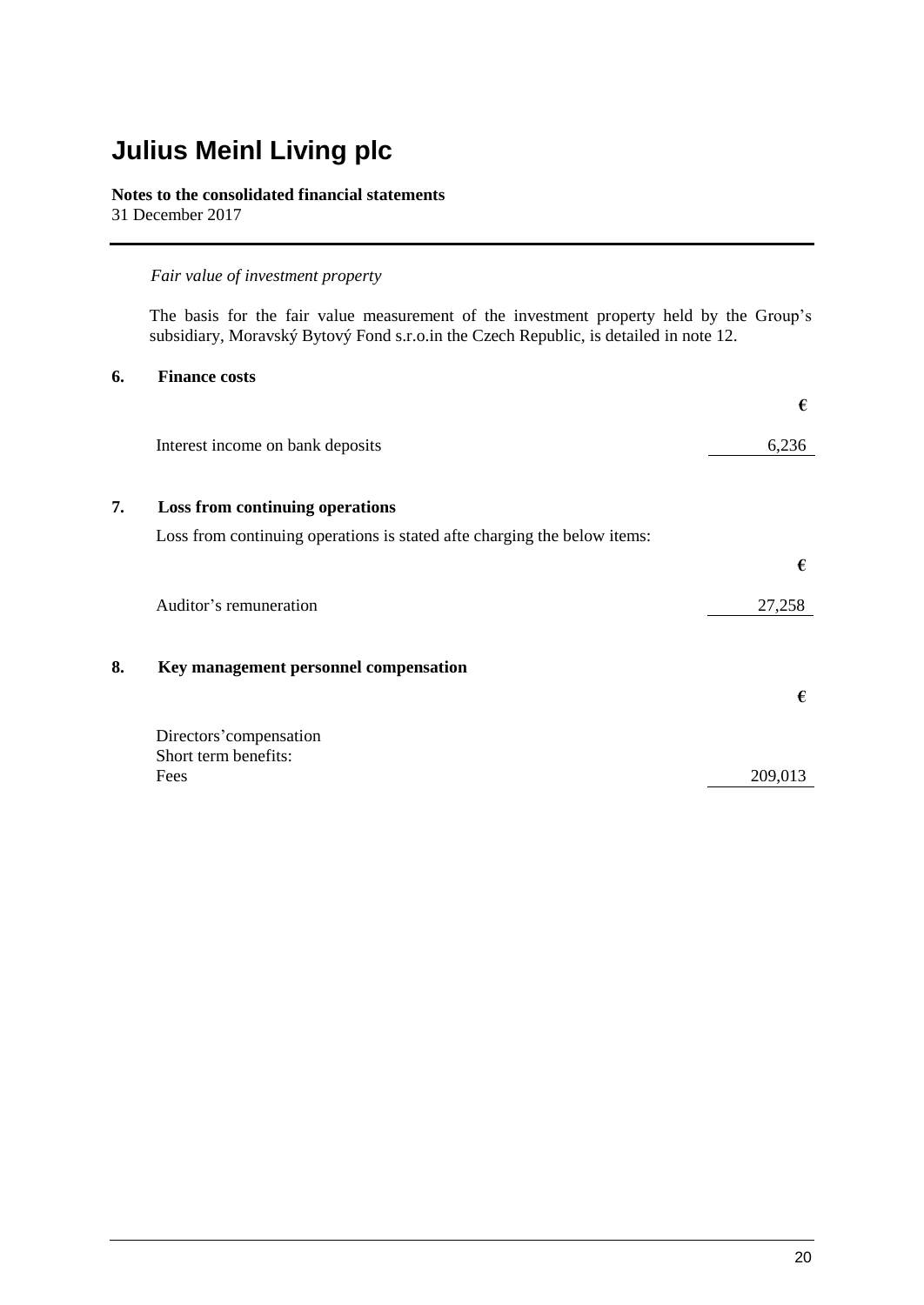**Notes to the consolidated financial statements** 31 December 2017

### **9. Income tax expense**

|                                                                                                                             | €          |
|-----------------------------------------------------------------------------------------------------------------------------|------------|
| Current tax expense                                                                                                         | (722)      |
| Tax applying the statutory domestic income tax rate and the income tax expense for the period<br>are reconciled as follows: |            |
|                                                                                                                             | €          |
| Loss before tax                                                                                                             | (786, 152) |
| Tax at the applicable rate of 35%                                                                                           | 275,153    |
| Tax effect of:                                                                                                              |            |
| Deemed notional interest received                                                                                           | 1,965      |
| Expenses not deductible for tax purposes                                                                                    | (278, 012) |
| FRFTC relief                                                                                                                | 172        |
| Income tax expense for the period                                                                                           | (722)      |
| Goodwill                                                                                                                    |            |
|                                                                                                                             | €          |
|                                                                                                                             |            |

### **11. Basic/diluted (loss) earnings per share**

The calculation of (loss) earnings per share is based on the (loss) profit for the period attributable to ordinary shareholders and the weighted average number of ordinary shares outstanding during of the period

Arising on acquisition of Moravský Bytový Fond s.r.o. 1,697,168

### **12. Investment property**

**10.** 

| Acquired during the period       | 9,391,944      |
|----------------------------------|----------------|
| <b>Additions</b>                 | 19,736         |
| Fair value gain                  | 2,493,548      |
|                                  | 11,905,228     |
| Transfer to assets held for sale | (11, 905, 228) |
|                                  |                |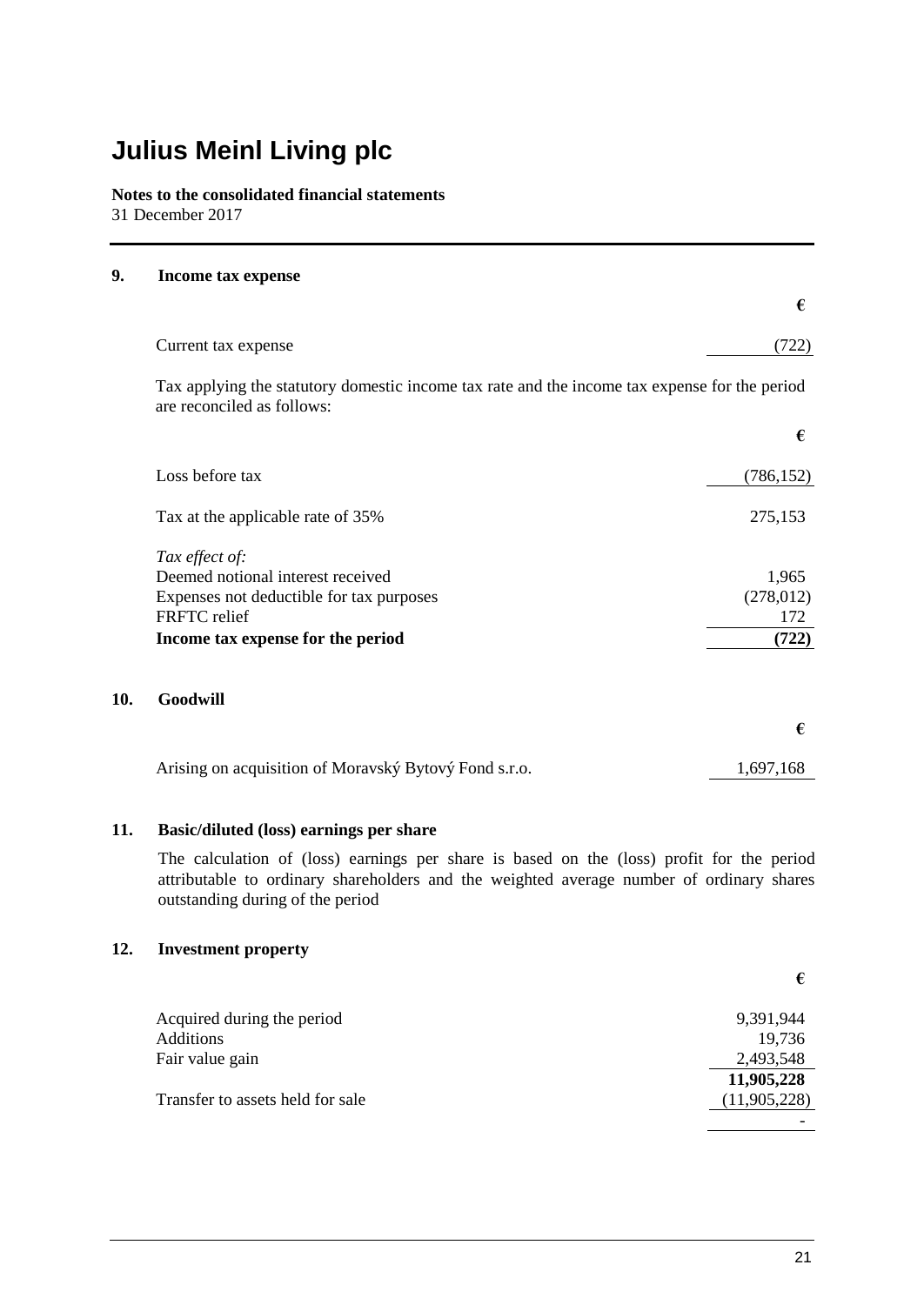### **Notes to the consolidated financial statements**

31 December 2017

The carrying amount of the investment property as at 31 December 2017 relates to retail properties located in Ostrava, Havirov, Olomouc.

The property was valued at 31 December 2017 by independent professionally qualified valuers who hold a recognised relevant professional qualification and have recent experience in the location and category of the property being valued. It was valued primarily using the income approach as investment property.

The fair value measurement for the Group's investment property has been categorised as level 3 fair value based on the inputs to the valuation technique used.

The following shows the valuation technique used in measuring the fair value of the investment property, as well as the significant unobservable inputs used.

| <b>Significant unobservable</b>             | unobservable inputs and fair      |
|---------------------------------------------|-----------------------------------|
| inputs                                      | value measurement                 |
| Moravský Bytový Fond s.r.o                  | The estimated fair value would    |
| property                                    | increase/(decrease) if:           |
| Average annual net rental                   | - Average rental rates were       |
| income of aprox 514,000 in year             | higher/(lower) hence              |
| 1 of cash flow and 856,000 in               | higher/(lower) net rental         |
| exit year                                   | income                            |
| Occupancy rate in the range of              | - The vacancy rates were          |
| 1.5% to 5%                                  | lower/(higher)                    |
| Discount rate in the range of 8%            | - The risk-adjusted discount rate |
| to 8.4%                                     | were lower/(higher)               |
| The exit yield ranges between<br>6% to 6.4% | - The exit yield lower/(higher)   |
|                                             |                                   |

**Inter-relationship between key**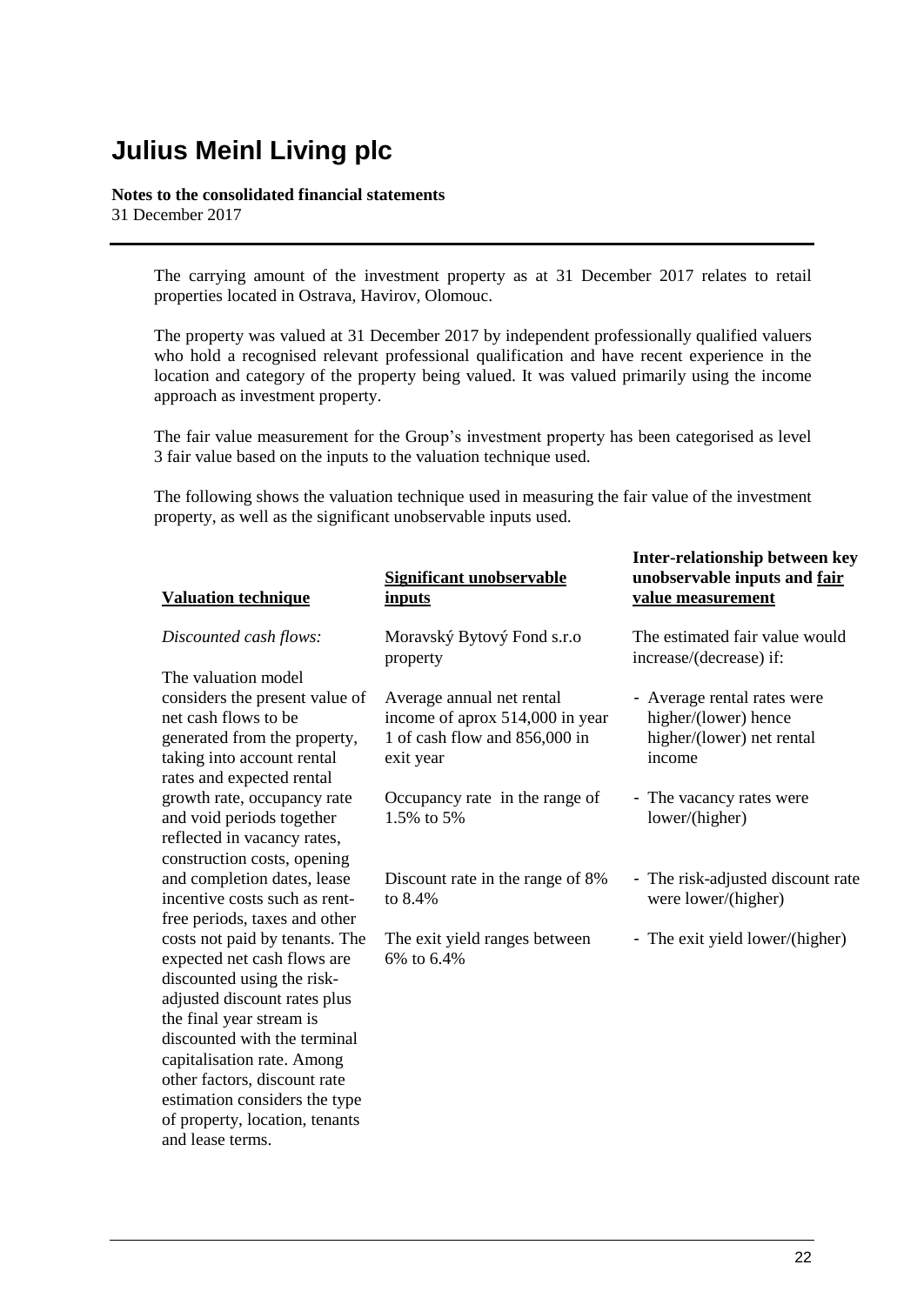**Notes to the consolidated financial statements**  31 December 2017

#### **13. Receivables**

| Other receivables                | 110,216  |
|----------------------------------|----------|
| Transfer to assets held for sale | (87,965) |
|                                  | 22,251   |

### **14. Cash and cash equivalents**

Cash and cash equivalents included in the consolidated statement of cash flows comprised the following:

| Cash at bank                     | 4,003,985 |
|----------------------------------|-----------|
| Transfer to assets held for sale | (495,424) |
|                                  | 3,508,561 |

### **15. Trade and other payables**

|                                       | €         |
|---------------------------------------|-----------|
| Trade payables                        | 42,027    |
| Accruals                              | 127,253   |
|                                       | 169,280   |
| Transfer to liabilities held for sale | (101,714) |
|                                       | 67,566    |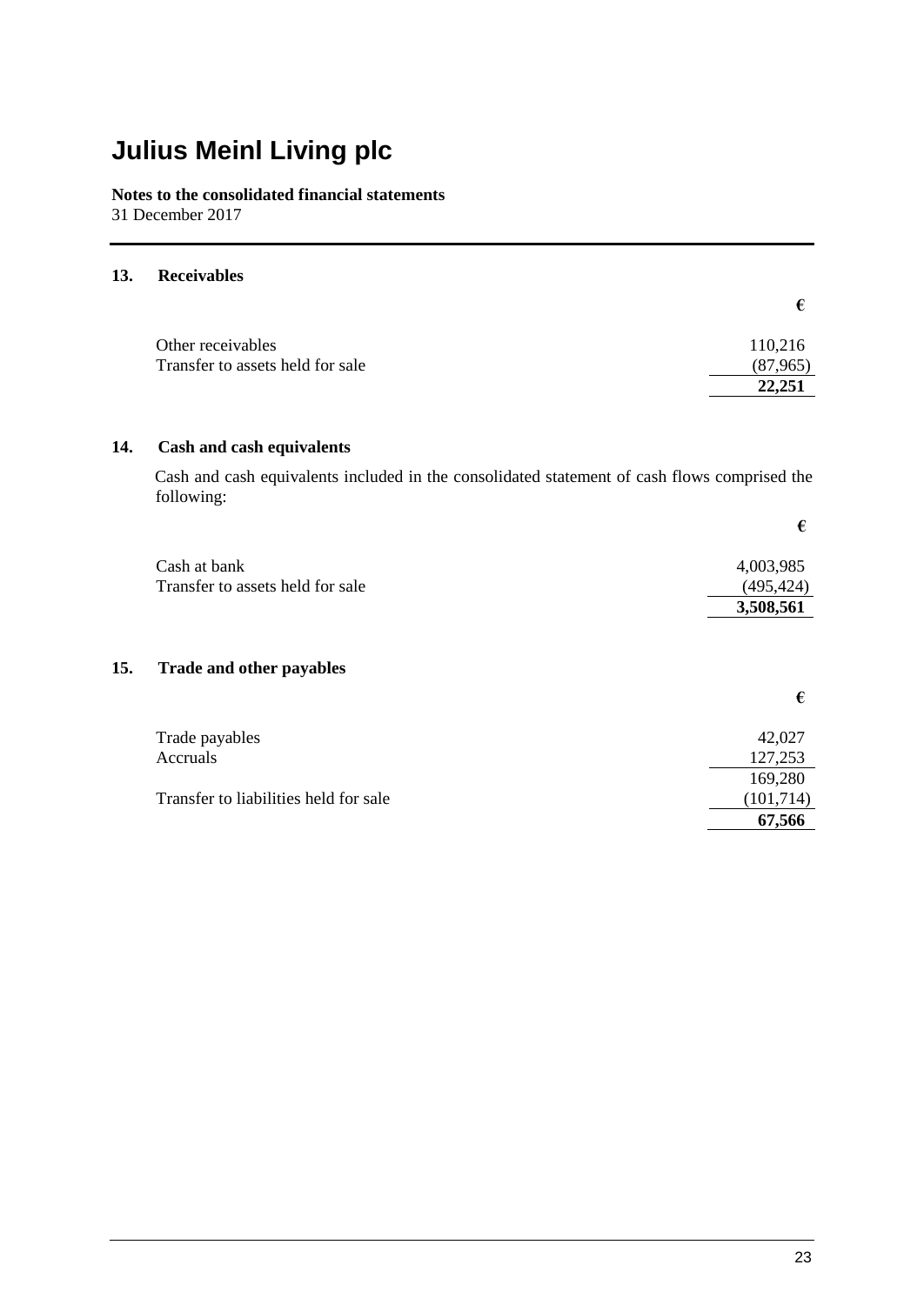**Notes to the consolidated financial statements** 31 December 2017

#### **16. Bank borrowings**

| Bank loans - current                                              | 169,706                  |
|-------------------------------------------------------------------|--------------------------|
| Transfer to liabilities held for sale                             | (169,706)                |
|                                                                   |                          |
| Bank loans - non-current<br>Transfer to liabilities held for sale | 4,274,956<br>(4,274,956) |
|                                                                   |                          |

A subsidiary of the Group, Moravský Bytový Fond s.r.o has a loan facility with three tranches, with Raiffeisen Bank Czech Republic, granted in CZK (Czech Koruna). As at 31 December 2017, all tranches have been drawn down in full.

Tranche A: -balance amount as of 31.12.2016: CZK 68,932,000 -interest rate: 2.97% fixed rate till 30 March 2020, then refixation for another 3 or 5 years -interest is paid quarterly -maturity:28 January 2030 -principal repayment: quarterly and balloon

Tranche B: -balance amount as of 31.12.2016: CZK 27,455,648.63 -interest rate:  $3m$  PRIBOR  $+ 2.3\%$ , quarterly paid -maturity:28 January 2020-principal repayment: balloon

Tranche C: -balance amount as of 31.12.2016: CZK 22,144,351.47 -interest rate:  $3m$  PRIBOR  $+ 2.3\%$ , quarterly paid -maturity: 28 January 2020 -principal repayment: balloon .

This loan is secured by a pledge over the Moravský Bytový Fond s.r.o's assets

### **17. Deferred taxation**

| Deferred tax liabilities         | 1,557,857   |
|----------------------------------|-------------|
| Transfer to liabilities for sale | (1,557,857) |
|                                  |             |

In accordance with the requirements of IAS 12 *Income Taxes*, the Group has recognised a deferred tax liability on the temporary difference arising from the change in fair value of its investment property as at 31 December 2017.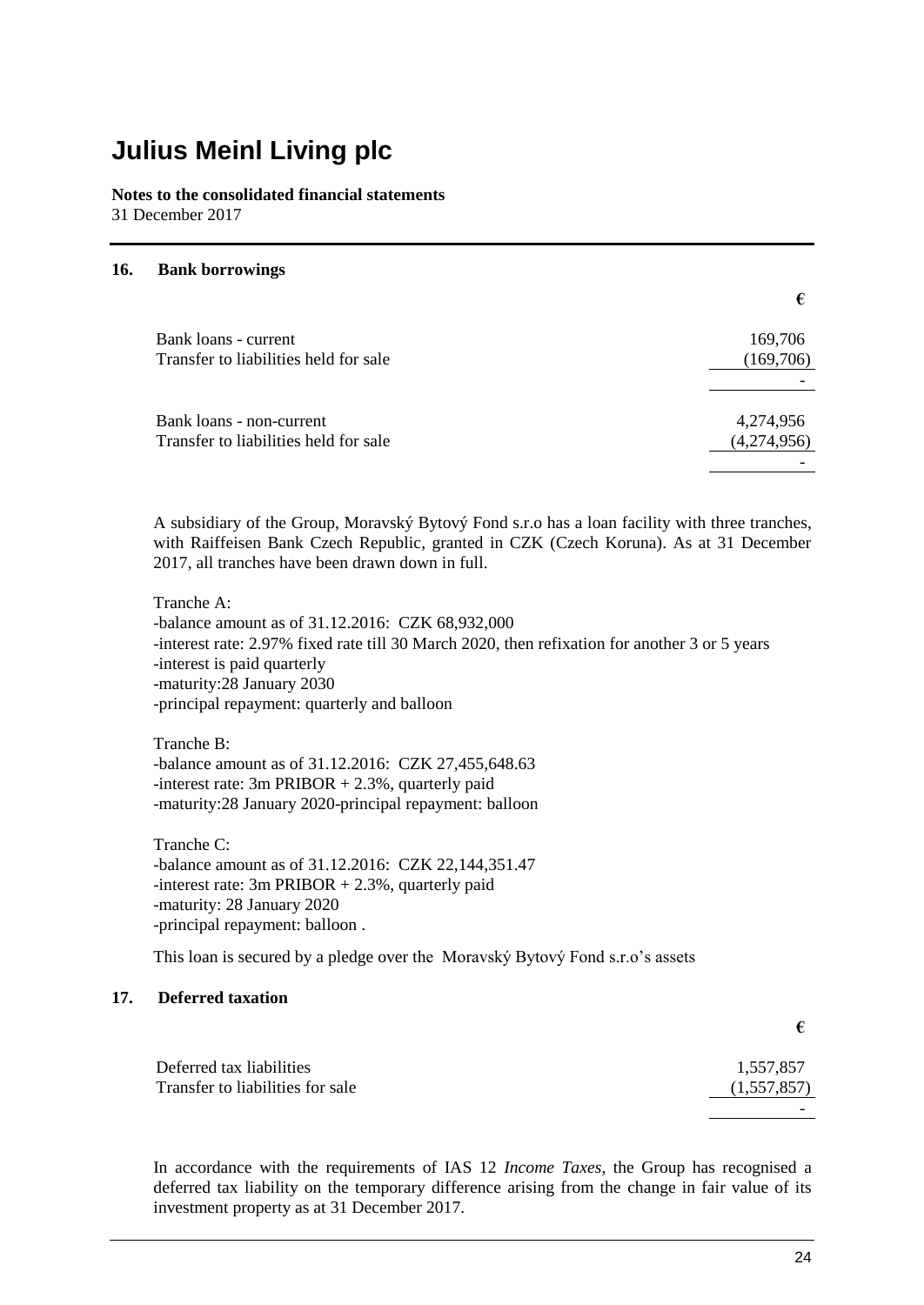#### **Notes to the consolidated financial statements** 31 December 2017

### **18. Assets held for sale and discontinued operations**

At the end of 2017, management decided to sell the Group's investment in Moravský Bytový Fond s.r.o. in line with the Group's strategy to focus on the serviced residences sector. Consequently, assets and liabilities allocable to this subsidiary were classified as a disposal group. Revenue and expenses, gains and losses relating to the discontinuation of activities of this subsidiary have been eliminated from profit or loss from the Group's continuing operations and are shown as a single line item in the statement of total comprehensive income.

The results and assets and liabilities classified as held for sale are summarised below:

| Results<br>a)                                    |            |
|--------------------------------------------------|------------|
|                                                  | €          |
| Gross rental income                              | 890,391    |
| Net property expenses                            | (150, 476) |
|                                                  | 739,915    |
|                                                  |            |
| Administrative and other expenses                | (130,631)  |
| Finance costs                                    | (160, 104) |
| Change in fair value of investment property      | 2,493,548  |
|                                                  | 2,202,813  |
|                                                  |            |
| Profit from discontinued operations              | 2,942,728  |
| Tax expense                                      | (558, 173) |
| Profit for the year from discontinued operations | 2,384,555  |
| Carrying amount of assets held for sale<br>b)    |            |
| <b>Non-current assets</b>                        |            |
| Investment property                              | 11,905,228 |
| <b>Current assets</b>                            |            |
| Receivables                                      | 87,965     |
| Cash and cash equivalents                        | 495,424    |
|                                                  |            |
| Assets classified as held for sale               | 12,488,617 |
|                                                  |            |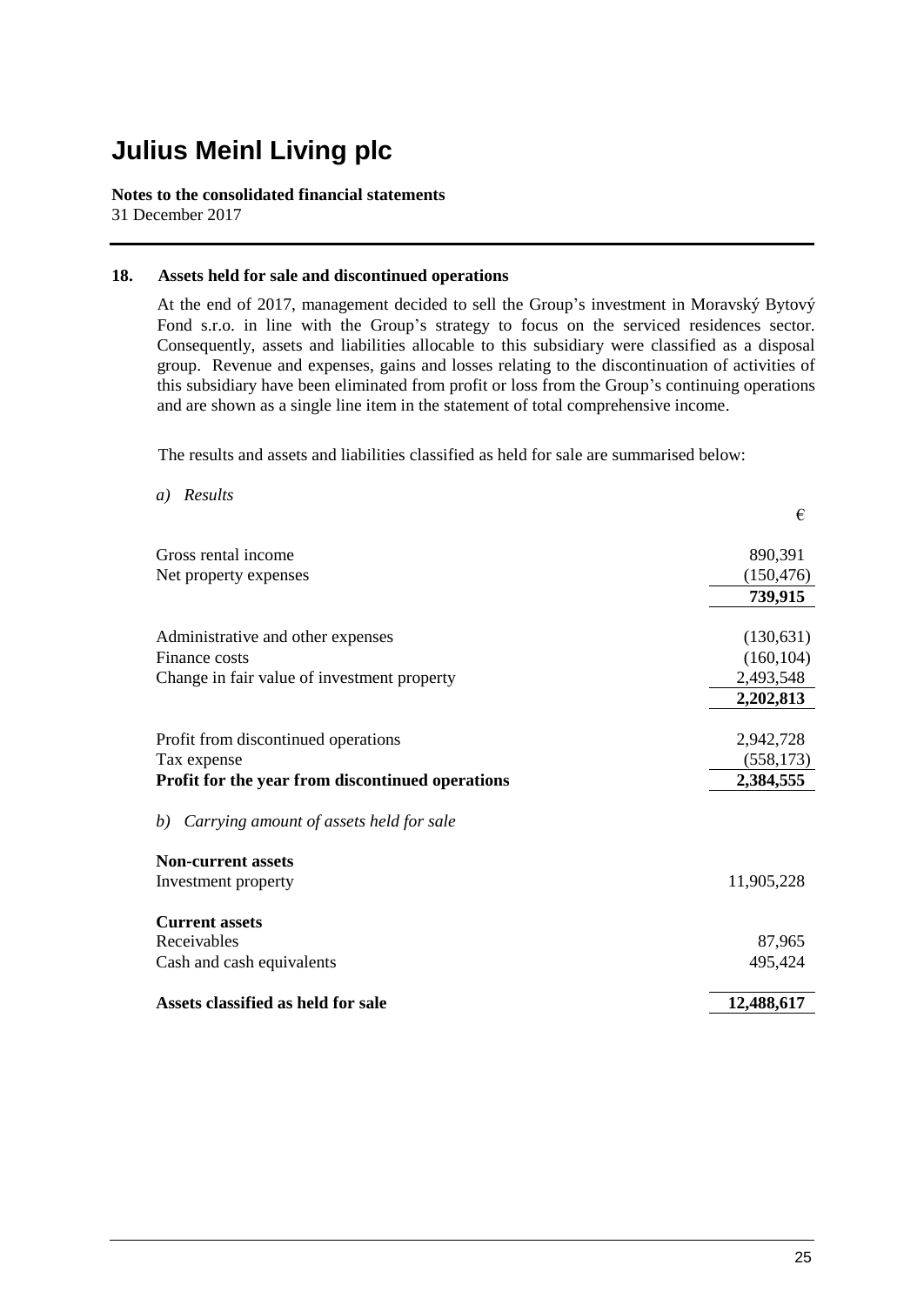**Notes to the consolidated financial statements** 31 December 2017

| Assets held for sale and discontinued operations (continued) |                      |
|--------------------------------------------------------------|----------------------|
| Carrying amount of liabilities held for sale<br>c)           |                      |
| <b>Non-current liabilities</b>                               |                      |
| Bank loan                                                    | 4,274,956            |
| Other long term liabilities                                  | 67,090               |
| Deferred tax                                                 | 1,557,857            |
|                                                              | 5,899,903            |
| <b>Current liabilities</b>                                   |                      |
| Bank loan                                                    | 169,706              |
| Taxation                                                     | 42,717               |
| Other payables                                               | 101,714              |
|                                                              | 314,137              |
| Liabilities classified as held for sale                      | 6,214,040            |
| Cash flows<br>$\left( d\right)$                              |                      |
|                                                              | 502,481              |
| Investing activities                                         | (19,046)             |
| Financing activities                                         | (281,978)            |
| <b>Cash flows from discontinued operations</b>               | 201,457              |
|                                                              | Operating activities |

### **19. Share capital**

|                                | <b>Authorised</b><br>€ | <b>Issued and</b><br>called up<br>€ |
|--------------------------------|------------------------|-------------------------------------|
| Ordinary A shares of $E1$ each | 1,000,000              | 11,650                              |
| Ordinary B shares of $E1$ each | 150,000,000            | 1,000,000                           |
| Cumulative preference shares   | 15,000                 |                                     |
|                                | 151,015,000            | 1,011,650                           |

The Company was incorporated on 9 August 2016 with an authorised share capital of €151,015,000 made up of 1,000,000 ordinary A shares and 150,000,000 ordinary B shares, all having a nominal value of  $\epsilon$ 1 each and 150,000,000 cumulative preference shares with a nominal value of €0.0001 each.

Upon incorporation, the Company issued share capital amounting to  $£11,650$  comprising  $46,600$  ordinary A shares having a nominal value of  $\epsilon_1$  each, being 25% paid up.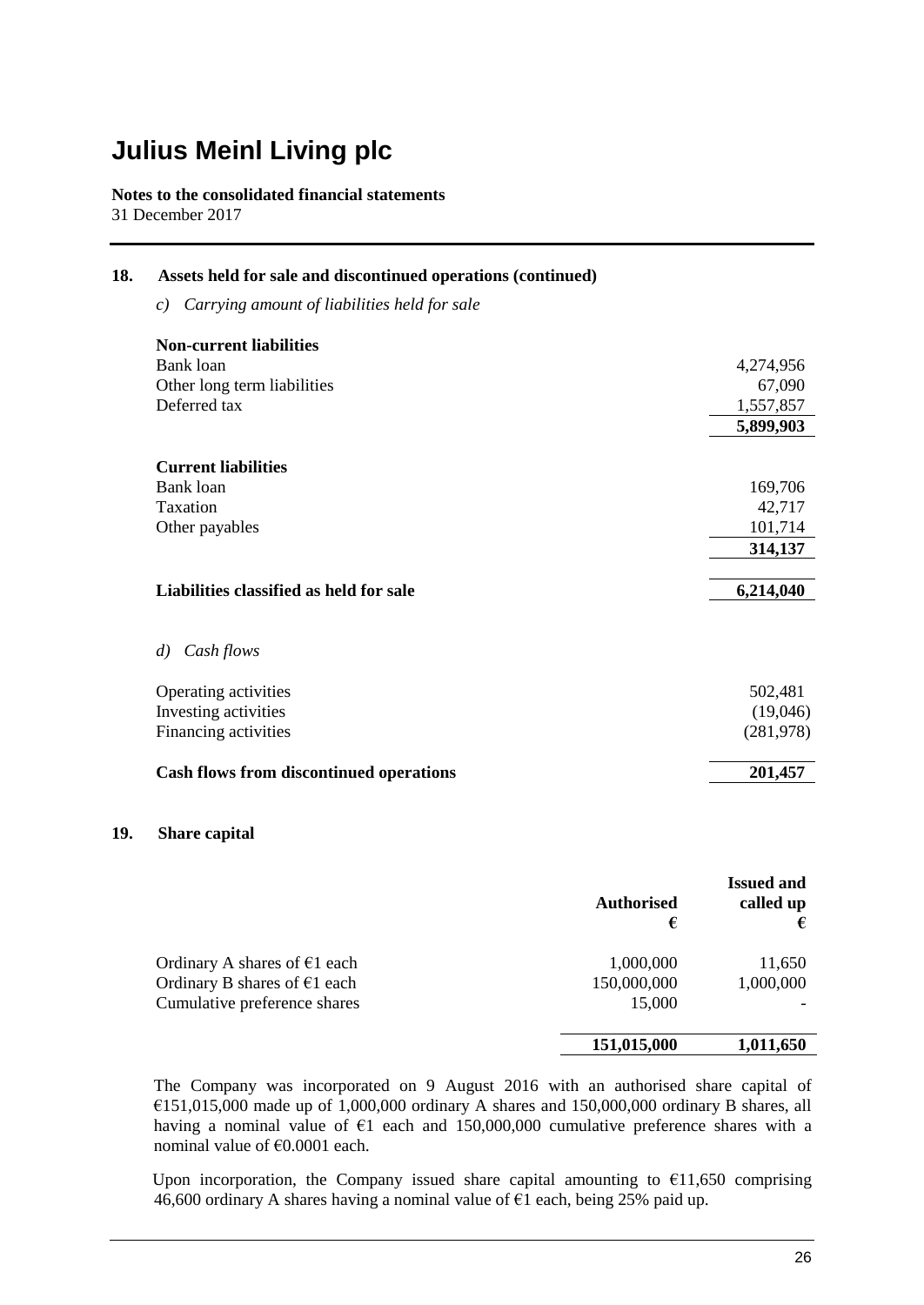**Notes to the consolidated financial statements** 31 December 2017

#### **19. Share capital (continued)**

On 6 December 2016, the Company issued further share capital amounting to  $\epsilon$ 1,000,000 comprising 1,000,000 ordinary B shares having a nominal value of  $\epsilon$ 1 each, being 100% paid up. In addition it issued one preference shares with a nominal value of  $\epsilon 0.0001$ .

Each share in the Company (including the preference shares) gives to the holder thereof the right to one (1) vote at any general meeting of the Company.

#### **20. Reserves**

Share premium represents the share premium of  $\epsilon$ 9 per share paid upon the issue of the ordinary shares and  $\epsilon$ 1 on one preference share.

Retained earnings include current period results.

Translation reserve comprises foreign currency translation differences arising from the translation of financial statements of the Group's foreign entities into euro.

#### **21. Subsidiaries**

The results incorporated in the consolidated financial statements include the individual results of Julius Meinl Living plc and its subsidiaries as disclosed below:

| <b>Subsidiaries</b>                                              | <b>Principal</b><br>activities | Date of<br>incorporation/<br>acquisition | Country<br>οf<br>incorporation | <b>Proportion of</b><br>ownership<br>interest |
|------------------------------------------------------------------|--------------------------------|------------------------------------------|--------------------------------|-----------------------------------------------|
| Held by JULIUS<br><b>MEINL LIVING plc</b>                        |                                |                                          |                                |                                               |
| <b>JULIUS MEINL LIVING</b><br><b>HOLDINGS LTD</b>                | Investment<br>holding          | 9 Aug 2016                               | Malta                          | 100%                                          |
| Held by JULIUS<br><b>MEINL LIVING</b><br><u>HOLDINGS LIMITED</u> |                                |                                          |                                |                                               |
| <b>JULIUS MEINL</b><br>LIVING CZ                                 | Property<br>management         | 25 Aug 2016                              | Czech                          | 100%                                          |
| <b>MORAVSKY</b><br><b>BYTOVY FOND</b><br>S.R.O.                  | Asset<br>company               | 15 Sep 2016                              | Czech                          | 100%                                          |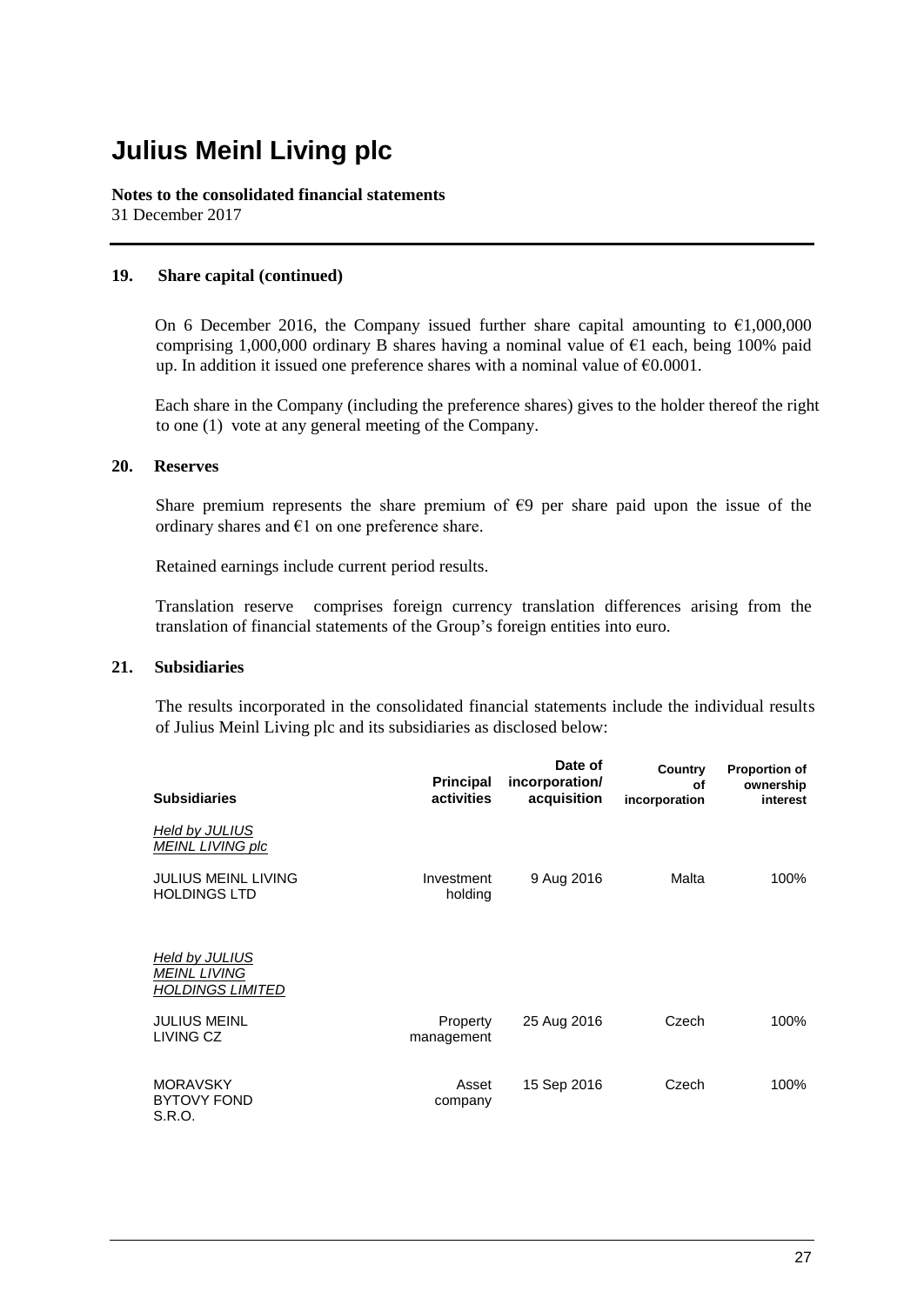**Notes to the consolidated financial statements** 31 December 2017

### **22. Acquisition of subsidiaries**

On 9 August 2016 the Company set up Julius Meinl Living Holdings Limited, an investment holding company incorporated in Malta, 100% owned by the Company.

On 25 August 2016 the Group, through its subsidiary, Julius Meinl Living Holdings Limited, set up Julius Meinl Living CZ, a property management company incorporated in the Czech Republic, 100% owned by Julius Meinl Living Holding Limited.

On 15 September 2016 the Group, through its subsidiary, Julius Meinl Living Holdings Limited, acquired 100% of the share capital of Moravský Bytový Fund s.r.o., an asset company incorporated in the Czech Republic. The subsidiary was sold on 29 March 2018 and all assets and liabilities forming part of the sale are included in note 18.

### **23. Related party disclosures**

Julius Meinl Living plc is the parent company of the undertakings highlighted in note 21. The parent and ultimate parent of Julius Meinl Living plc is Julius Meinl Finance Limited which is incorporated in the Cayman Islands.

The directors consider the ultimate controlling party to be Mr Julius Meinl, who owns 100% of the issued share capital of Julius Meinl Finance Limited.

As disclosed in notes 13 and 15, there were no amounts due to and from related parties.

No expense has been recognised in the period for bad or doubtful debts in respect of amounts due by related parties and there are no provisions for doubtful debts in respect of outstanding amounts due by related parties.

There were no related party transactions during the period under review.

### **24. Capital commitments**

There are no capital commitments as at 31 December 2017.

### **25. Fair values of financial assets and financial liabilities**

As at 31 December 2017, the carrying amounts of financial assets and financial liabilities classified at amortised cost and classified with current assets and current liabilities respectively approximated their fair values due to the short term maturities of those assets and liabilities.

The fair values of non-current financial assets and non-current financial liabilities that are not measured at fair value, other than unlisted investments that cannot be reliably measured and that are carried at cost, are not materially different from their carrying amounts.

Investments in equity instruments that do not have a quoted price in an active market for an identical instrument and whose fair value cannot otherwise be reliably measured, are stated at cost.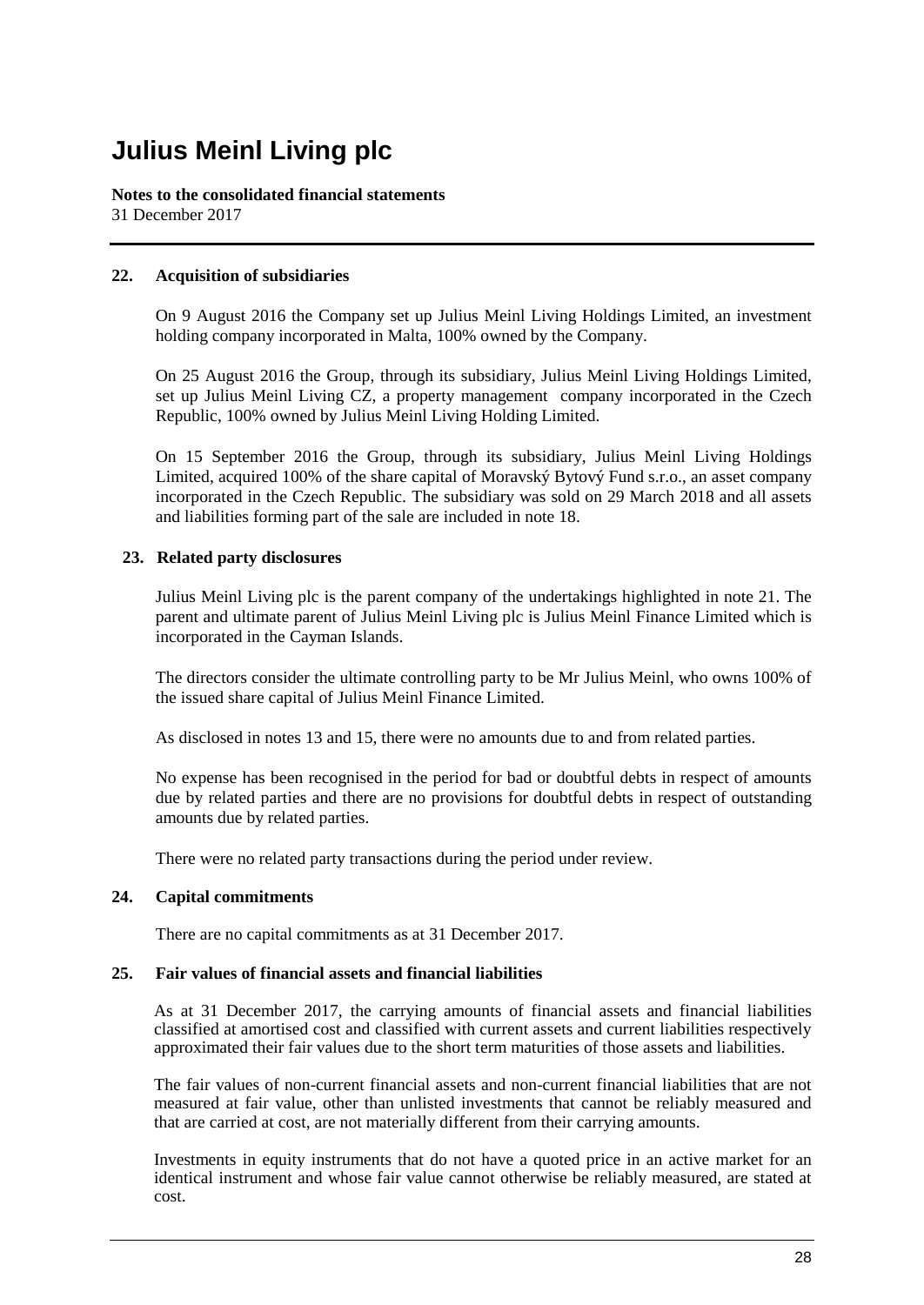#### **Notes to the consolidated financial statements** 31 December 2017

#### **26. Financial instrument risk management objectives and policies**

The exposures to risk and the way risks arise, together with the Group's objectives, policies and processes for managing and measuring these risks are disclosed in more detail below.

The objectives, policies and processes for managing financial risks and the methods used to measure such risks are subject to continual improvement and development.

Where applicable, any significant changes in the Group's exposure to financial risks or the manner in which the Group manages and measures these risks are disclosed below.

#### *Credit risk*

Credit risk is the risk that a counterparty fails to discharge an obligation to the Group. The Group is exposed to this risk for various financial instruments, for example by granting loans and receivables, placing deposits, etc.

The Group's exposure to credit risk is limited to the carrying amount of financial assets recognised at the end of the reporting period, as summarised below:

|                                                | <b>Notes</b> | €         |
|------------------------------------------------|--------------|-----------|
| Classes of financial assets - carrying amounts |              |           |
| Loans and receivables:                         |              |           |
| Non-current                                    |              |           |
| Loans                                          |              | 264,241   |
| Current                                        |              |           |
| - Receivables                                  | 13           | 22,251    |
| - Cash and cash equivalents                    | 14           | 3,508,561 |
|                                                |              | 3,795,053 |

Where possible, the Group aims to reduce and control risk concentrations. Concentrations of financial risk arise when financial instruments with similar characteristics are influenced in the same way by changes in economic or other factors.

Receivables are presented net of an allowance for doubtful debts. An allowance for doubtful debts is made where there is an identified loss event which, based on previous experience, is evidence of a reduction in the recoverability of the cash flows. Credit risk with respect to receivables is not significant as they have been substantially recovered after the end of the reporting period.

The credit risk for liquid funds is considered negligible since the counterparties are reputable banks with quality external credit ratings.

None of the Group's financial assets is secured by collateral or other credit enhancements.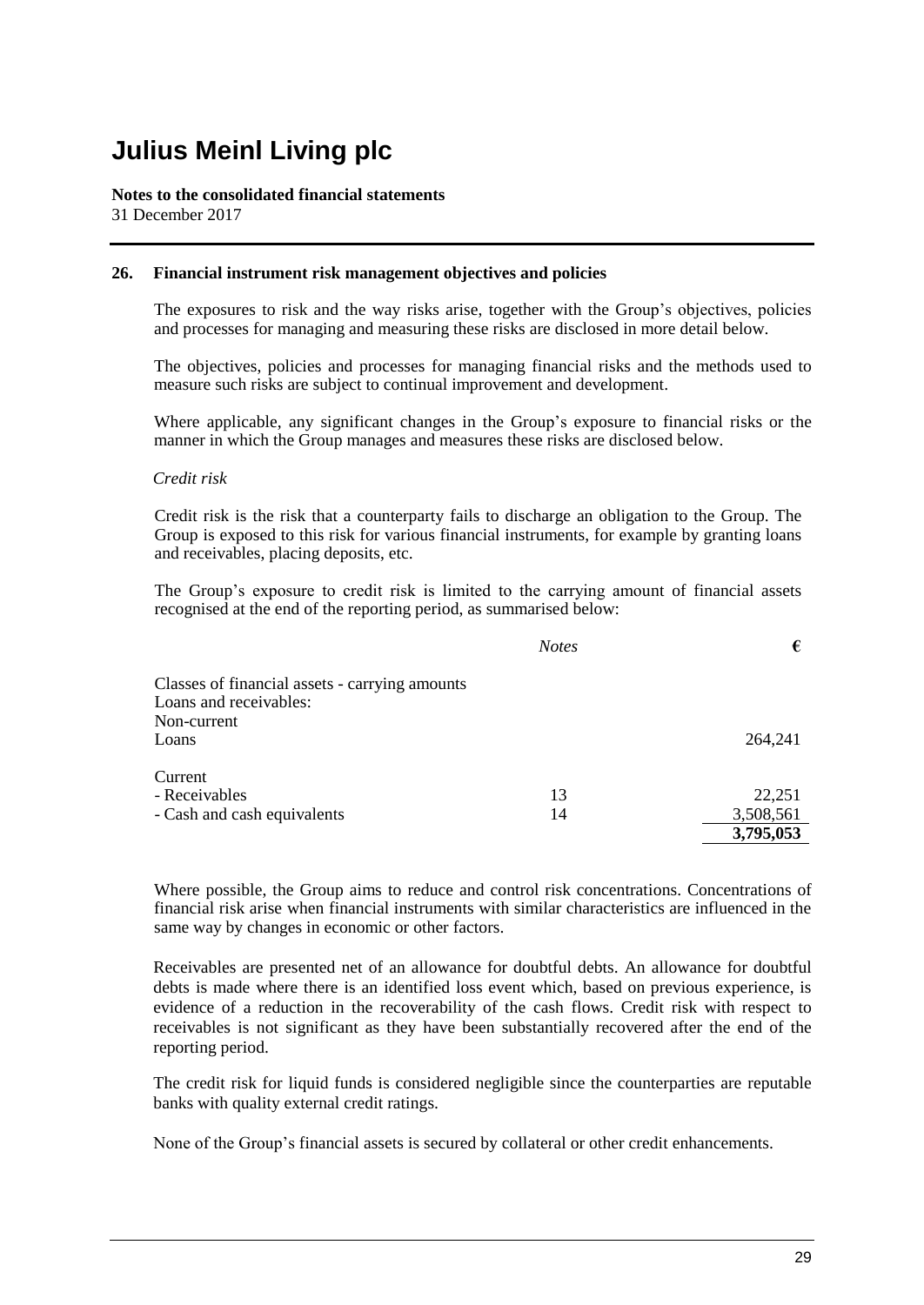**Notes to the consolidated financial statements** 31 December 2017

### **26. Financial instrument risk management objectives and policies (continued)**

#### *Currency risk*

The Group is mainly exposed to foreign exchange risk due to euro funding of transactions undertaken by its foreign operations with functional currency in the Czech koruna. All the revenues, expenses and bank loans in the Czech subsidiary are in Czeck koruna. Additionally, Czech koruna was and is expected to be stable with very limited fluctuations against the euro. Hence, the currency risks associated with the Czech operations are limited. Nevertheless, management performs regular monitoring of the relevant exchange rates and of the National Bank of Czech Republic policies, in order to react to material movements, if any.

As at the end of the reporting period, the Group had exposure to financial liabilities measured at amortised cost arising from its Czech koruna-denominated bank loans with a carrying amount of €4,444,622 equivalent. The Group did not have any other significant exposure arising from foreign currency denominated monetary assets and monetary liabilities.

#### *Interest rate risk*

The Group has fixed and variable rate bank loans to finance its operations as disclosed in note 16, the largest part of the loan (Tranche A) bearing a fixed interest rate. The interest rates thereon and the terms of such borrowings are disclosed accordingly. There are no other material interest-bearing financial assets and financial liabilities. For variable rate bank loans, it is estimated that an increase of 100 basis points in interest rate at the reporting date would lead to a reduction in the Group's profit before tax by approximately €44,446*.* A decrease in 100 basis points in interest rate would have an equal but opposite effect. This analysis assumes that all other variables, in particular foreign currency rates, remain constant, and has not taken into account the effects of qualifying borrowing costs allowed for capitalisation, and the associated tax effects.

### *Liquidity risk*

The Group monitors and manages its risk to a shortage of funds by considering the maturity of both its financial assets and financial liabilities and by monitoring the availability of raising funds to meet commitments associated with financial instruments.

The maturity analysis of the Group's liabilities as at 31 December 2017 are given below. These amounts are gross and undiscounted and include estimated interest payments.

|                          | 3 months<br>- 1 year | $1 - 5$<br>years         | 5+<br>years | <b>Total</b> |
|--------------------------|----------------------|--------------------------|-------------|--------------|
| Trade and other payables | 67,566               | $\overline{\phantom{a}}$ | -           | 67,566       |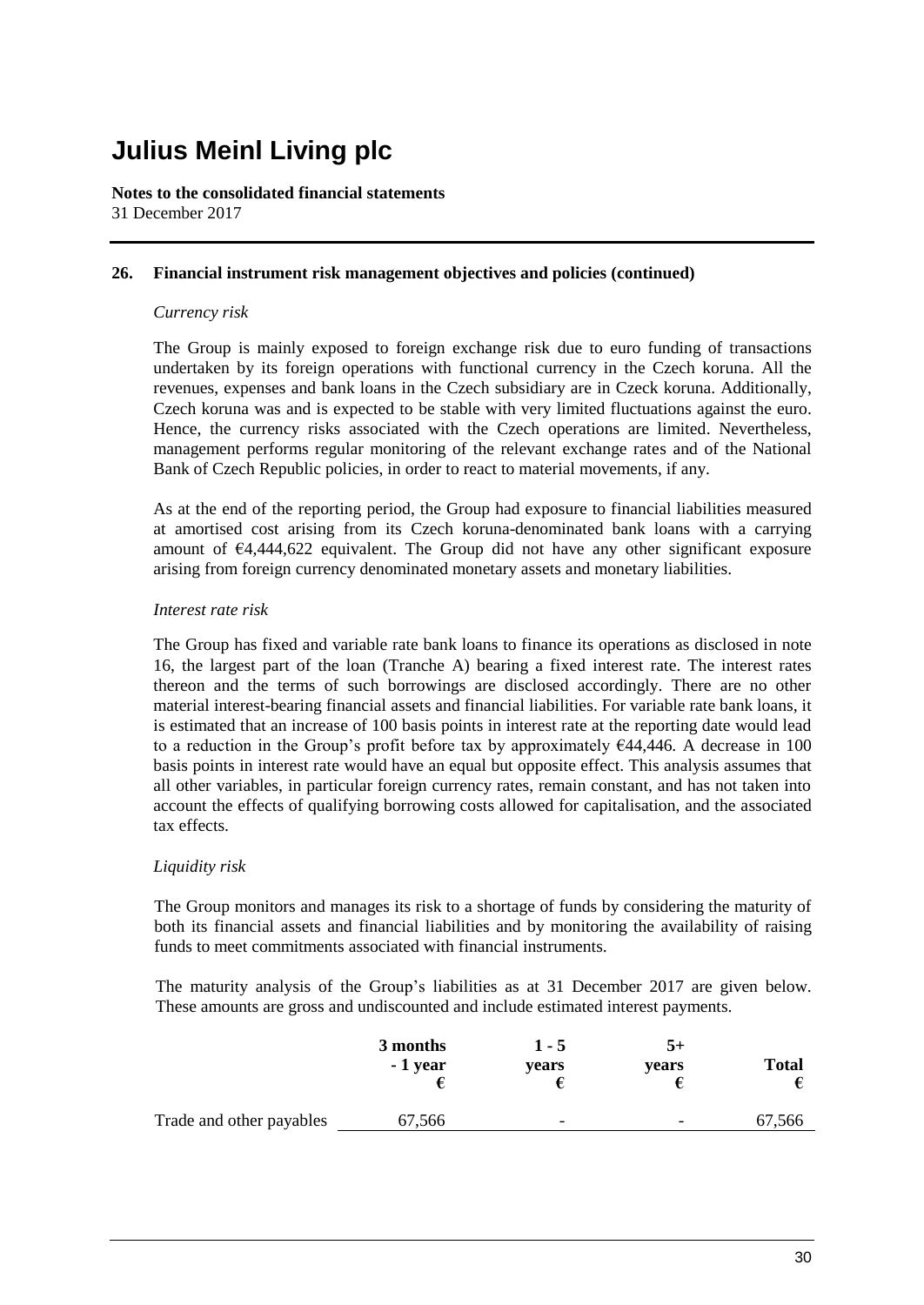**Notes to the consolidated financial statements** 31 December 2017

#### **26**. **Financial instrument risk management objectives and policies (continued)**

*Summary of financial instruments by category*

The carrying amounts of the Group's financial assets and liabilities as recognised at the end of the reporting periods under review may also be categorised as follows. See note 4.4 for explanations about how the category of financial instruments affects their subsequent measurement.

|                                                   | <b>Notes</b> | €         |
|---------------------------------------------------|--------------|-----------|
| Non-current                                       |              |           |
| Loans                                             |              | 264,241   |
| <b>Current assets</b>                             |              |           |
| <b>Loans and receivables:</b>                     |              |           |
| Receivables                                       | 13           | 22,251    |
| Cash and cash equivalents                         | 14           | 3,508,561 |
|                                                   |              | 3,795,053 |
| <b>Current liabilities</b>                        |              |           |
| Financial liabilities measured at amortised cost: |              |           |
| Trade and other payables                          | 15           | 67.566    |

#### **27. Capital management policies and procedures**

The Group's objectives when managing capital are to safeguard its ability to continue as a going concern and to maximise the return to stakeholders through the optimisation of the debt and equity balance.

The capital structure of the Group consists of items presented within equity in the consolidated statement of financial position.

The Group's directors and key management manage the Group's capital structure and make adjustment to it, in light of changes in economic conditions. The capital structure is reviewed on an ongoing basis.

### **28. Events after the end of the reporting period**

The Group's investment held in Moravský Bytový Fond s.r.o. was sold to a third party on 29 March 2018.

In 2018, the Group acquired two new subsidiaries, PPH Nove Mesto s.r.o. and Prague Prime Homes Management s.r.o. (after acquisition renamed to Julius Meinl Prime Homes s.r.o.)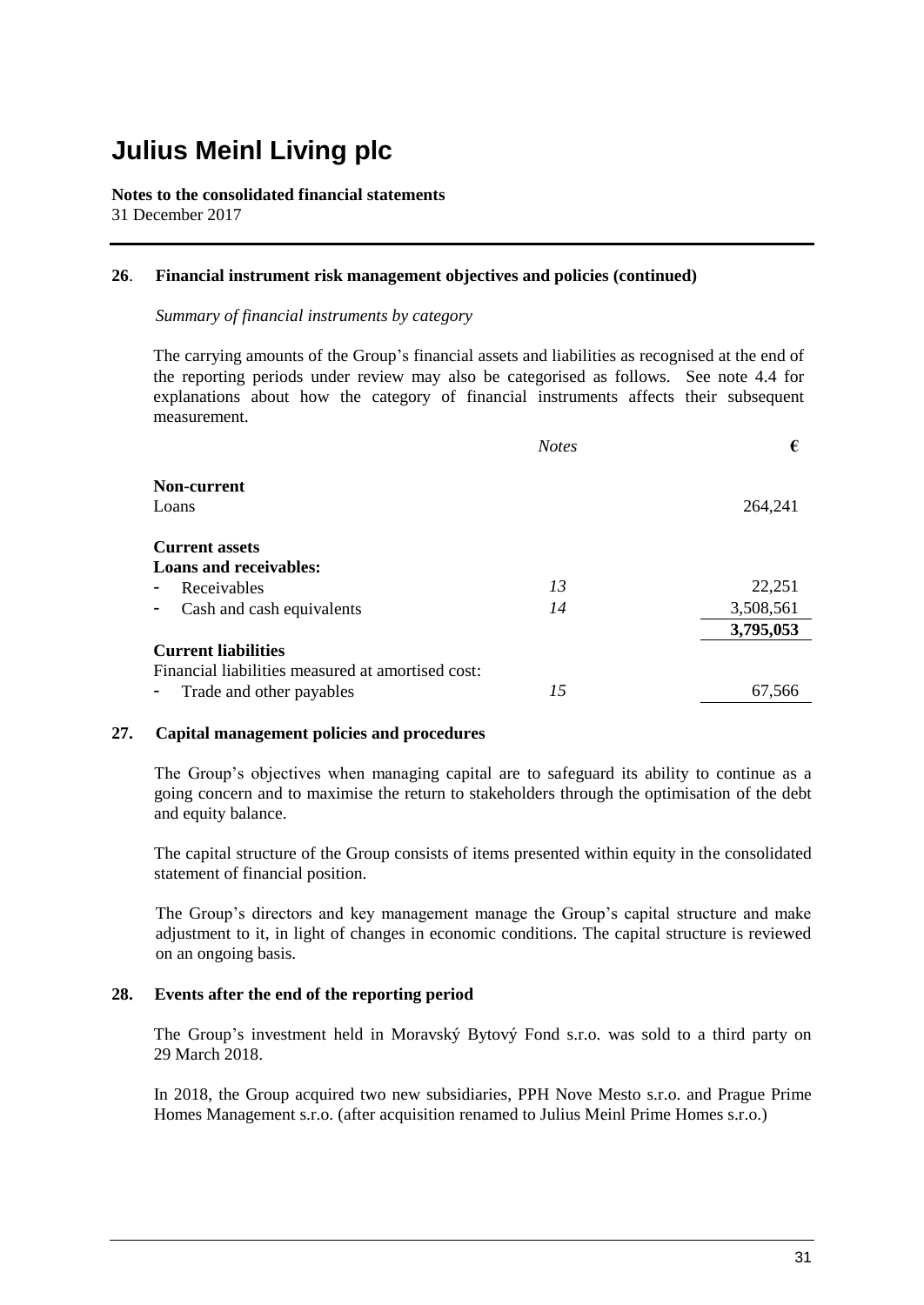### **Independent auditor's report**

To the shareholders of Julius Meinl Living plc

### **Report on the audit of the consolidated financial statements**

### **Opinion**

We have audited the consolidated financial statements of Julius Meinl Living plc set out on pages 6 to 31 which comprise the consolidated statement of financial position as at 31 December 2017, and the consolidated statement of total comprehensive income, consolidated statement of changes in equity and consolidated statement of cash flows for the year then ended, and notes to the consolidated financial statements, including a summary of significant accounting policies.

In our opinion, the accompanying consolidated financial statements give a true and fair view of the financial position of the Group as at 31 December 2017, and of its financial performance and its cash flows for the year then ended in accordance with International Financial Reporting Standards (IFRSs) as adopted by the European Union (EU), and have been properly prepared in accordance with the requirements of the Companies Act, Cap. 386 (the "Act").

### **Basis for opinion**

We conducted our audit in accordance with International Standards on Auditing (ISAs). Our responsibilities under those standards are further described in the Auditor's Responsibilities for the Audit of the Financial Statements section of our report. We are independent of the Group in accordance with the International Ethics Standards Board for Accountants' Code of Ethics for Professional Accountants (IESBA Code) together with the ethical requirements of the Accountancy Profession (Code of Ethics for Warrant Holders) Directive issued in terms of the Accountancy Profession Act, Cap. 281 that are relevant to our audit of the financial statements in Malta. We have fulfilled our other ethical responsibilities in accordance with these requirements. We believe that the audit evidence we have obtained is sufficient and appropriate to provide a basis for our opinion.

### **Other information**

The directors are responsible for the other information. The other information comprises the directors' report shown on pages 2 to 4 which we obtained prior to the date of this auditor's report, but does not include the consolidated financial statements and our auditor's report thereon.

Our opinion on the consolidated financial statements does not cover the other information.

In connection with our audit of the consolidated financial statements, our responsibility is to read the other information and, in doing so, consider whether the other information is materially inconsistent with the consolidated financial statements or our knowledge obtained in the audit or otherwise appears to be materially misstated.

With respect to the directors' report, we also considered whether the directors' report includes the disclosures required by Article 177 of the Act.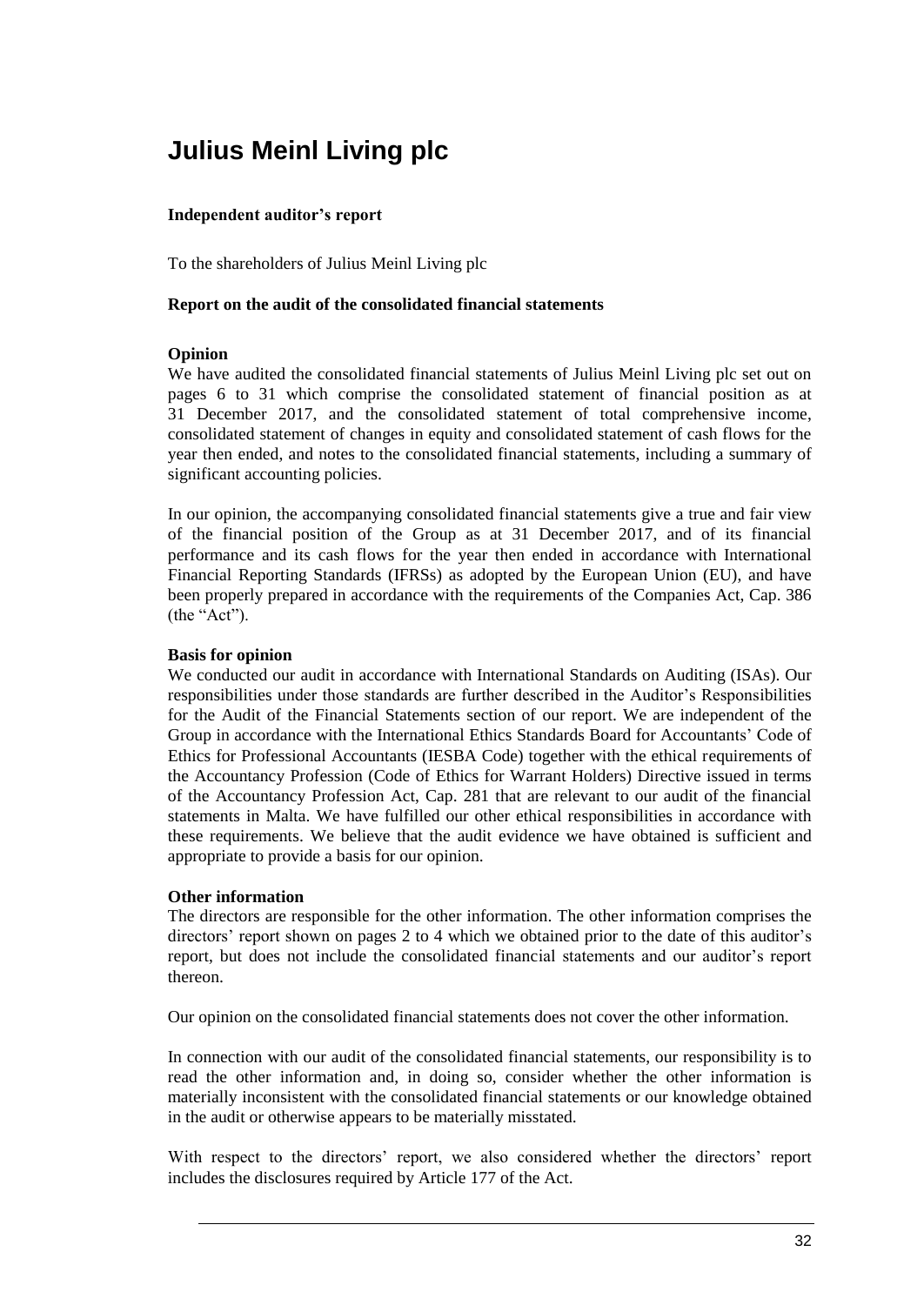Based on the work we have performed, in our opinion:

- The information given in the directors' report for the financial year for which the consolidated financial statements are prepared is consistent with the financial statements, and
- the directors' report has been prepared in accordance with the Act

In addition, in light of the knowledge and understanding of the Group and its environment obtained in the course of the audit, we are required to report if we have identified material misstatements in the directors' report and other information that we obtained prior to the date of this auditor's report. We have nothing to report in this regard.

### **Responsibilities of those charged with governance for the financial statements**

The directors are responsible for the preparation of consolidated financial statements that give a true and fair view in accordance with IFRS as adopted by the EU and are properly prepared in accordance with the provisions of the Act, and for such internal control as the directors determine is necessary to enable the preparation of consolidated financial statements that are free from material misstatement, whether due to fraud or error.

In preparing the consolidated financial statements, the directors are responsible for assessing the company's ability to continue as a going concern, disclosing, as applicable, matters relating to going concern and using the going concern basis of accounting unless the directors either intend to liquidate the company or to cease operations, or have no realistic alternative but to do so.

The directors are responsible for overseeing the Group's financial reporting process.

### **Auditor's responsibilities for the audit of the financial statements**

Our objectives are to obtain reasonable assurance about whether the consolidated financial statements as a whole are free from material misstatement, whether due to fraud or error, and to issue an auditor's report that includes our opinion. Reasonable assurance is a high level of assurance, but is not a guarantee that an audit conducted in accordance with ISAs will always detect a material misstatement when it exists. Misstatements can arise from fraud or error and are considered material if, individually or in the aggregate, they could reasonably be expected to influence the economic decisions of users taken on the basis of these financial statements.

As part of an audit in accordance with the ISAs, we exercise professional judgement and maintain professional scepticism throughout the audit. We also:

- Identify and assess the risks of material misstatement of the consolidated financial statements, whether due to fraud or error, design and perform audit procedures responsive to those risks, and obtain audit evidence that is sufficient and appropriate to provide a basis for our opinion. The risk of not detecting a material misstatement resulting from fraud is higher than for one resulting from error, as fraud may involve collusion, forgery, intentional omissions, misrepresentations, or the override of internal control.
- Obtain an understanding of internal control relevant to the audit in order to design audit procedures that are appropriate in the circumstances, but not for the purpose of expressing an opinion on the effectiveness of the company's internal control.